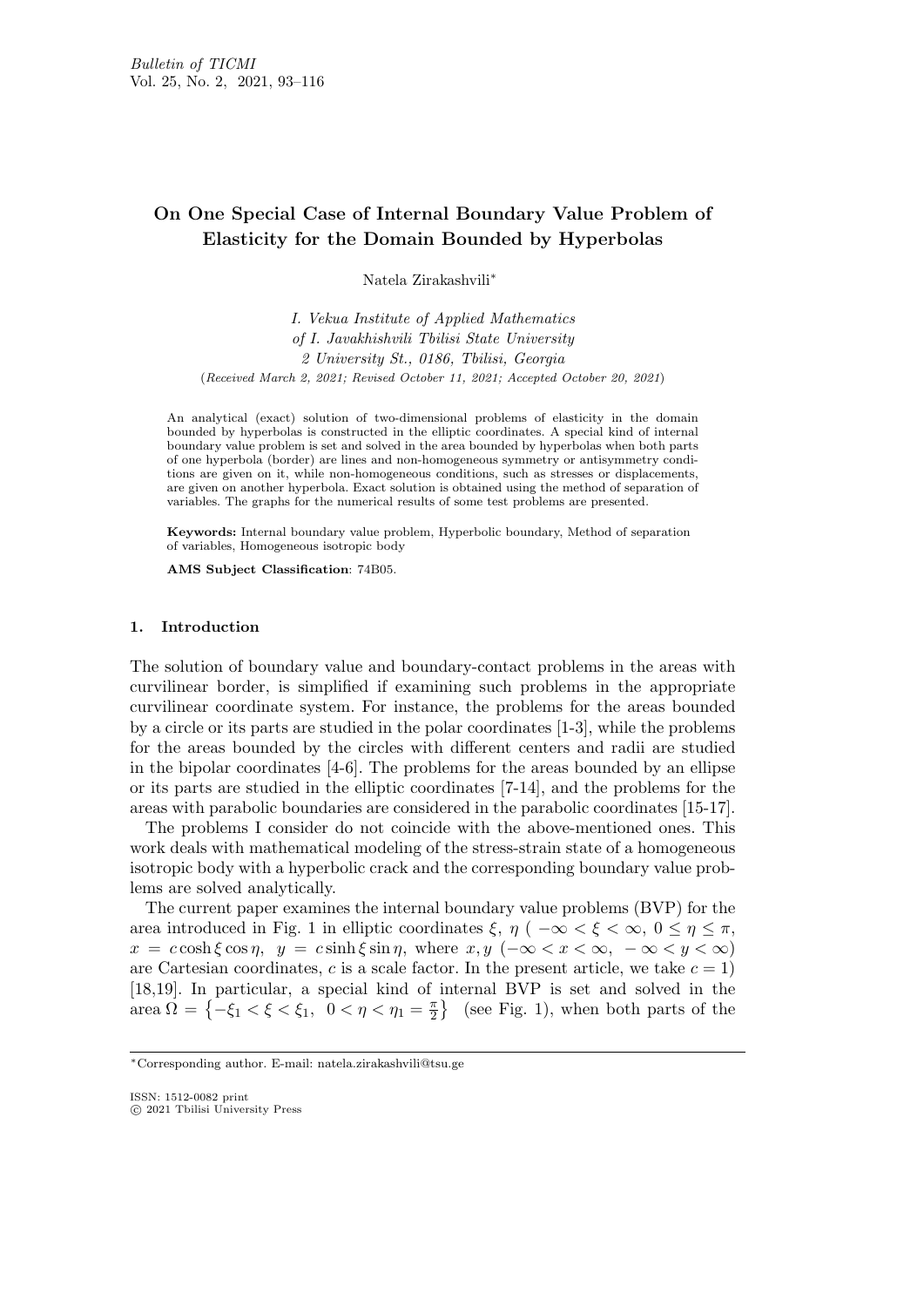

Figure 1. The area  $\Omega_1 = \{-\infty < \xi < \infty, 0 < \eta < \eta_1\}$  (and  $\Omega = \{-\xi_1 < \xi < \xi_1, 0 < \eta < \eta_1\}$ ) bounded by hyperbolas when both parts of the hyperbola  $\eta = 0$  are lines.

hyperbola  $\eta = 0$  are lines and non-homogeneous symmetry or antisymmetry conditions are given on it, while such non-homogeneous conditions, as stresses or displacements, are given on  $\eta = \frac{\pi}{2}$  $\frac{\pi}{2}$ . The analytical (exact) solution of two-dimensional problems of elasticity is constructed in the area bounded by the coordinate lines of the elliptic coordinate system [11, 13]. The analytical solution is obtained with the method of separation of variables.

Using the MATLAB software, the numerical results are obtained of some test problems and relevant graphs are presented.

### **2. Principal equalities in elliptic coordinate system**

The paper deals with the homogeneous isotropic elastic body free of volume forces, to which the following area (see Fig. 1) corresponds:

$$
\Omega = \left\{ -\xi_1 < \xi < \xi_1, \ 0 < \eta < \frac{\pi}{2} \right\} \tag{1}
$$

(Selection of  $\xi_1 := \xi_{1k}$  see Appendix B).

### **2.1.** *Equilibrium equations and Hooke's law*

In the elliptic coordinates the equilibrium equations with respect to the function *D, K, u, v* can be writen as [10,20]:

a) 
$$
D_{,\xi} - K_{,\eta} = 0
$$
, c)  $\bar{u}_{,\xi} + \bar{v}_{,\eta} = h_0^2 B$   
b)  $D_{,\eta} + K_{,\xi} = 0$ , d)  $\bar{v}_{,\xi} - \bar{u}_{,\eta} = h_0^2 R$ , (2)

and Hooke's law as follows: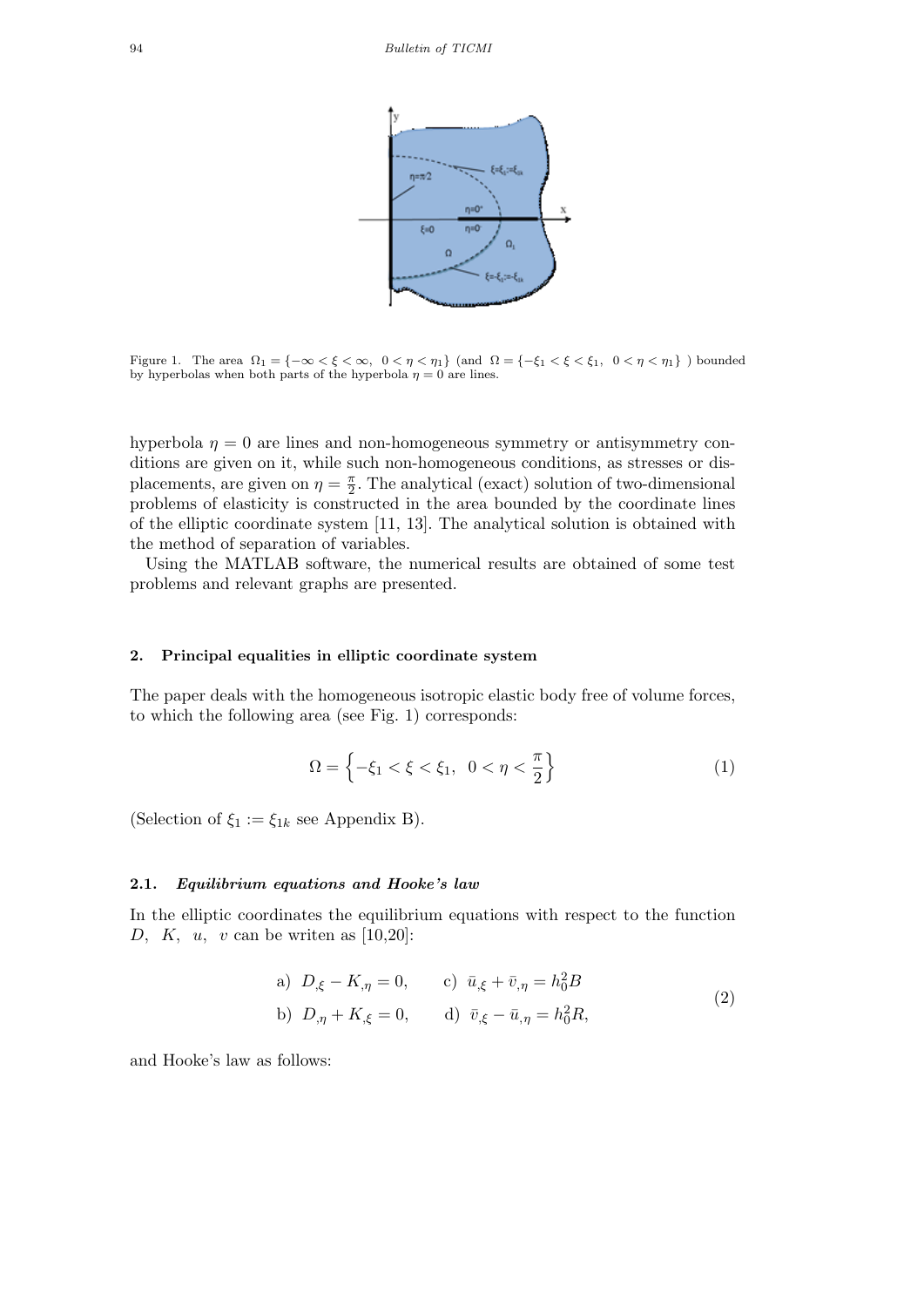$$
\frac{h_0^2}{2\mu}\sigma_{\xi\xi} = \frac{h_0^2}{2\mu}D - \bar{v}_{,\eta} - \frac{L_1}{h_0^2}, \n\frac{h_0^2}{2\mu}\sigma_{\eta\eta} = \frac{h_0^2}{2\mu}D - \bar{u}_{,\xi} + \frac{L_1}{h_0^2}, \n\frac{h_0^2}{2\mu}\tau_{\xi\eta} = \frac{h_0^2}{2\mu}K - \bar{u}_{,\eta} - \frac{L_2}{h_0^2},
$$
\n(3)

where  $L_1 = \sinh(2\xi) \bar{u} - \sin(2\eta) \bar{v}$ ,  $L_2 = \sin(2\eta) \bar{u} + \sinh(2\xi) \bar{v}$ ,  $\bar{u} = \frac{2hu}{c^2}$  $\frac{2hu}{c^2}$ ,  $\bar{v} = \frac{2hv}{c^2}$  $\frac{2hv}{c^2}$  $h_0 = \sqrt{\cosh(2\xi) - \cos(2\eta)}$ ;  $h := h_{\xi} = h_{\eta} = \frac{c}{\sqrt{2}}h_0$  are Lammé coefficients [19]; *u, v* are the components of the displacement vector along the tangents of *η, ξ* lines;  $B = \frac{\kappa - 2}{\kappa \mu} D$  is the divergence of the displacement vector;  $R = \frac{1}{\mu}$  $\frac{1}{\mu}K$  is the rotor component of the displacement vector;  $\mu = \frac{E}{2(1 - \mu)}$  $\frac{E}{2(1-\nu)}$ ,  $\kappa = 4(1-\nu)$ ;  $\nu$  is Poisson's ratio and *E* is the modulus of elasticity;  $\sigma_{\xi\xi}$ ,  $\sigma_{\eta\eta}$  and  $\tau_{\xi\eta} = \tau_{\eta\xi}$  are normal and tangential stresses.

### **2.2.** *Analytical solution of BVP*

Let us find the solution of system (2) in class  $C^2(\Omega)$  ( $\Omega$  area see Fig. 1). The solution is presented by two harmonic  $\varphi_1$  and  $\varphi_2$  functions (see Appendix A). From formulas (A.11)-(A.13), after inserting  $\alpha = \eta_1$  and making simple transformations, we will obtain:

$$
\bar{u} = [F_1 \sin^2 \eta_1 \cdot \cot \eta + (\kappa - 1) \varphi_2] \sin \eta \cdot \cosh \xi \n- [F_2 \cos^2 \eta_1 \cdot \tan \eta + (\kappa - 1) \varphi_1] \cos \eta \cdot \sinh \xi, \n\bar{v} = [F_1 \cos^2 \eta_1 \cdot \tan \eta + (\kappa - 1) \varphi_2] \cos \eta \cdot \sinh \xi \n+ [F_2 \sin^2 \eta_1 \cdot \cot \eta + (\kappa - 1) \varphi_1] \sin \eta \cdot \cosh \xi.
$$
\n(4)

$$
\Delta \varphi_i = \frac{1}{h^2} \left( \varphi_{i,\xi\xi} + \varphi_{i,\eta\eta} \right) = 0, \quad i = 1, 2. \tag{5}
$$

$$
D = -\frac{\kappa\mu}{\cosh\left(2\xi\right) - \cos\left(2\eta\right)} \left[F_1\cos\eta \cdot \sinh\xi - F_2\sin\eta \cdot \cosh\xi\right],
$$
  

$$
K = \frac{\kappa\mu}{\cosh\left(2\xi\right) - \cos\left(2\eta\right)} \left[F_1\sin\eta \cdot \cosh\xi - F_2\cos\eta \cdot \sinh\xi\right],
$$

where  $F_1 = (\varphi_{1,\xi} - \varphi_{2,\eta}), F_2 = (\varphi_{1,\eta} + \varphi_{2,\xi}).$ 

The stress tensor components will be written as follows: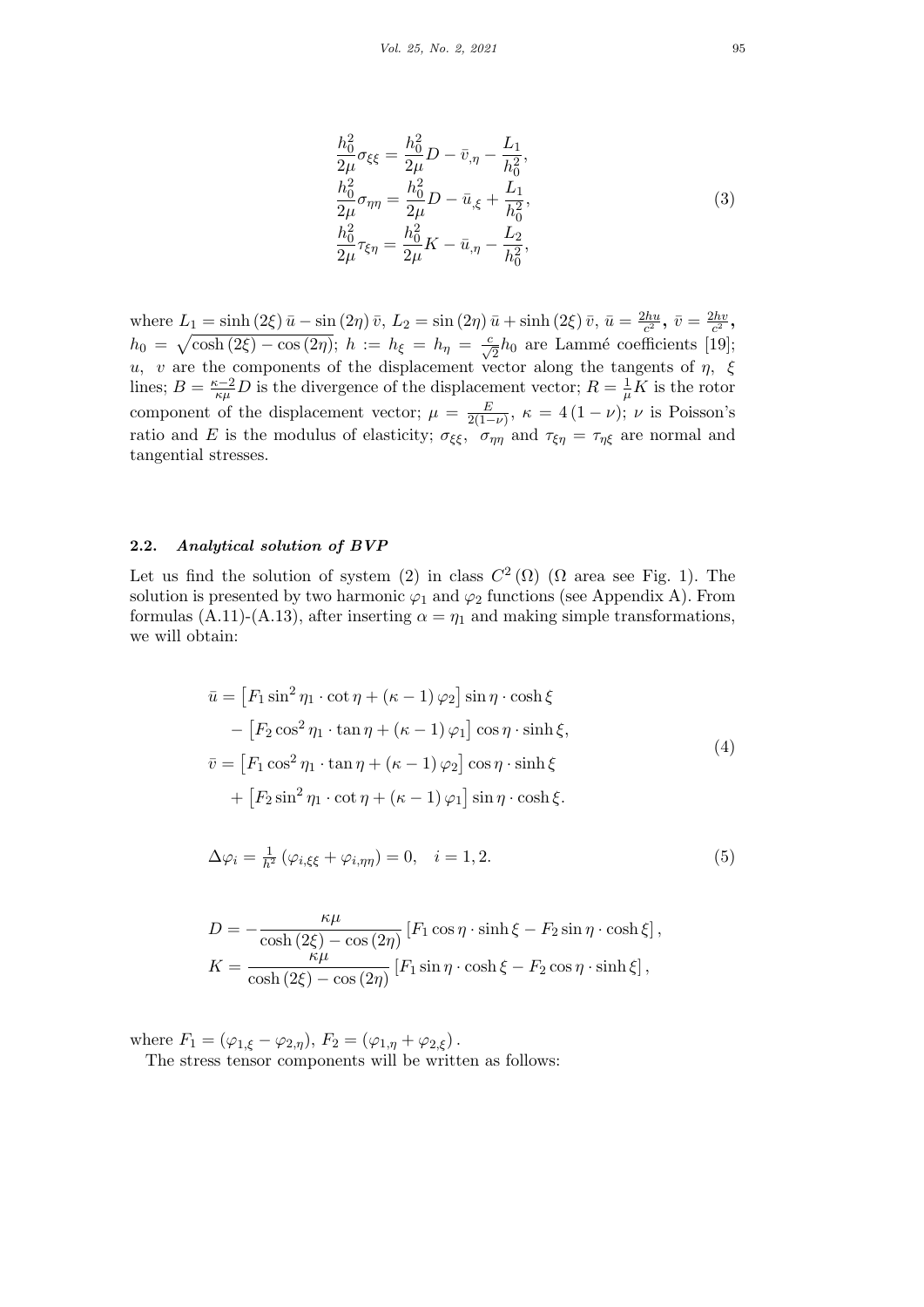$$
\frac{h_0^2}{\mu} \sigma_{\eta\eta} = -\left[F_3 \sin^2 \eta_1 \cdot \cot \eta - \kappa \varphi_{1,\eta} + (\kappa - 2) \varphi_{2,\xi}\right] \sin \eta \cosh \xi \n+ \left[F_4 \cos^2 \eta_1 \cdot \tan \eta + (\kappa - 2) \varphi_{1,\xi} + \kappa \varphi_{2,\eta}\right] \cos \eta \cdot \sinh \xi + F_5, \n\frac{h_0^2}{\mu} \tau_{\xi\eta} = \left[F_3 \cos^2 \eta_1 \cdot \tan \eta - \kappa \varphi_{1,\eta} + (\kappa - 2) \varphi_{2,\xi}\right] \cos \eta \sinh \xi \n+ \left[F_4 \sin^2 \eta_1 \cdot \cot \eta + (\kappa - 2) \varphi_{1,\xi} + \kappa \varphi_{2,\eta}\right] \sin \eta \cdot \cosh \xi + F_6,
$$
\n(6)

$$
\frac{h_0^2}{\mu} \sigma_{\xi\xi} = \left[ F_3 \sin^2 \eta_1 \cdot \cot \eta - (\kappa - 2) \varphi_{1,\eta} + \kappa \varphi_{2,\xi} \right] \sin \eta \cosh \xi \n- \left[ F_4 \cos^2 \eta_1 \cdot \tan \eta + \kappa \varphi_{1,\xi} + (\kappa - 2) \varphi_{2,\eta} \right] \cos \eta \cdot \sinh \xi - F_5,
$$

where

$$
F_3 = 2(\varphi_{1,\xi\xi} - \varphi_{2,\xi\eta}), \quad F_4 = 2(\varphi_{1,\xi\eta} + \varphi_{2,\xi\xi}),
$$
  
\n
$$
F_5 = \frac{4\sin(\eta_1 + \eta) \cdot \sin(\eta_1 - \eta)}{\cosh(2\xi) - \cos(2\eta)} [F_1 \sinh \xi \cdot \cos \eta - F_2 \cosh \xi \cdot \sin \eta],
$$
  
\n
$$
F_6 = \frac{4\sin(\eta_1 + \eta) \cdot \sin(\eta_1 - \eta)}{\cosh(2\xi) - \cos(2\eta)} [F_1 \cosh \xi \cdot \sin \eta - F_2 \sinh \xi \cdot \cos \eta].
$$

From (5), by using the method of separation of variables, we will obtain

$$
\varphi_i = \sum_{n=1}^{\infty} \varphi_{in}, \quad i = 1, 2,
$$
\n(7)

where

$$
\varphi_{1n} = A_{1n} \cosh(n\eta) \cdot \sin(n\xi), \qquad \varphi_{2n} = A_{2n} \sinh(n\eta) \cdot \cos(n\xi)
$$

or

$$
\varphi_{1n} = A_{1n} \sinh(n\eta) \cdot \cos(n\xi), \qquad \varphi_{2n} = A_{2n} \cosh(n\eta) \cdot \sin(n\xi).
$$

We are introducing the following assumptions: (a)  $\xi_1$  is a sufficiently great positive number (see Appendix B); (b) the boundary conditions given on  $\eta = \eta_1$ , i.e. stresses or displacements equal zero at  $\tilde{\xi}_1 < \xi < \xi_1$  interval; (c) when stresses are given on  $\eta = \eta_1$ , the main vector and main moment equal zero.

If  $\bar{u}$  and  $\bar{v}$  are given on  $\eta = \eta_1$ , it is purposeful to take the following equivalent expressions instead of them [13]:

$$
\frac{2}{h_0^2} \left( \cosh \xi \cdot \sin \eta_1 \bar{u} + \sinh \xi \cdot \cos \eta_1 \bar{v} \right)
$$
  
\n
$$
= \frac{1}{2} \sin (2\eta_1) \left( \varphi_{1,\xi} - \varphi_{2,\eta} \right) + \left( \kappa - 1 \right) \varphi_2,
$$
  
\n
$$
\frac{2}{h_0^2} \left( \sinh \xi \cdot \cos \eta_1 \bar{u} - \cosh \xi \cdot \sin \eta_1 \bar{v} \right)
$$
  
\n
$$
= -\frac{1}{2} \sin (2\eta_1) \left( \varphi_{1,\eta} + \varphi_{2,\xi} \right) - \left( \kappa - 1 \right) \varphi_1.
$$
\n(8)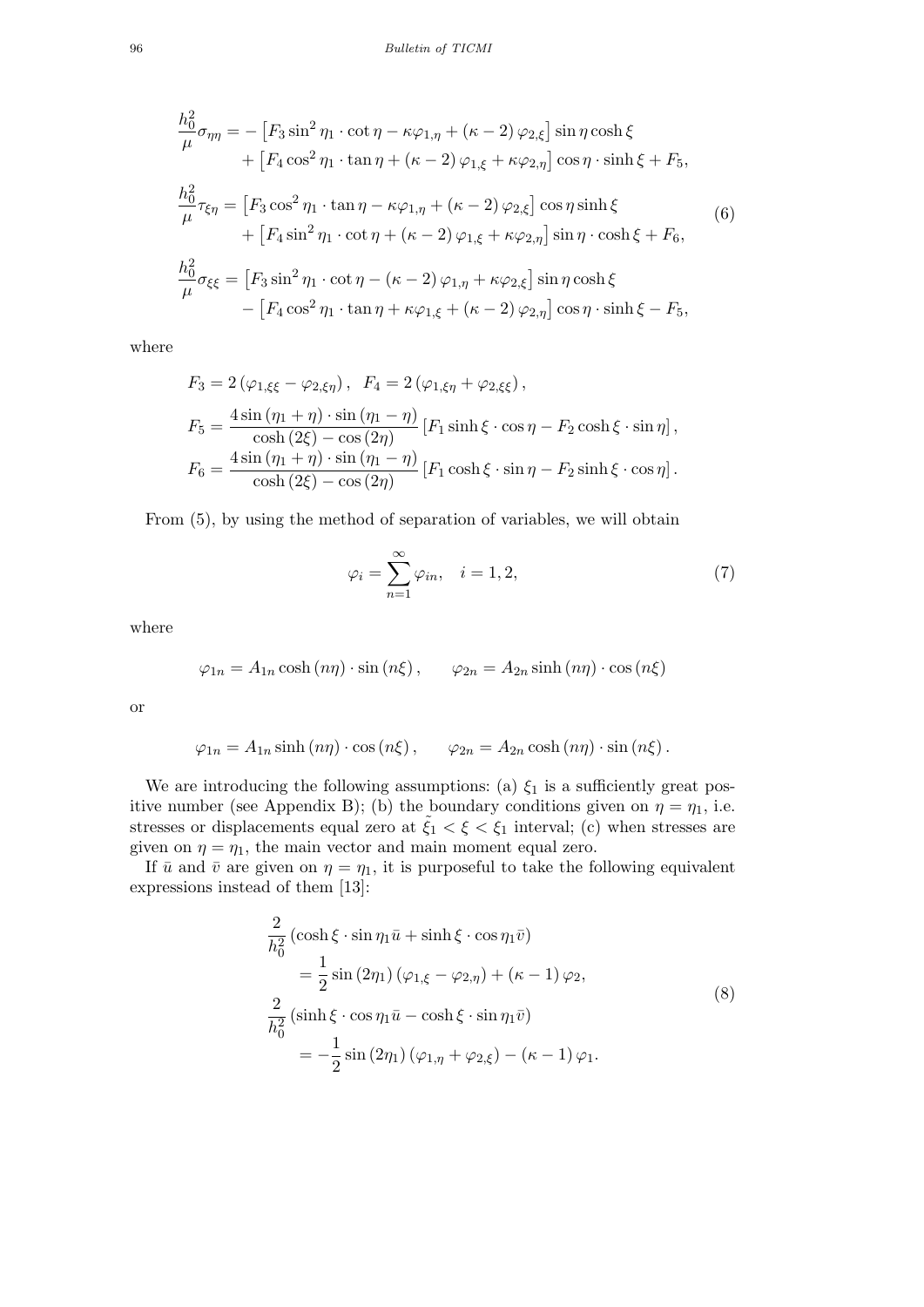And when  $\frac{h_0^2}{2\mu}\sigma_{\eta\eta}$  and  $\frac{h_0^2}{2\mu}\sigma_{\xi\eta}$  are given on  $\eta = \eta_1$ , it is purposeful to take the following equivalent expressions instead of them [13]:

$$
\frac{2}{\mu} \left( \cosh \xi \cdot \sin \eta_1 \sigma_{\eta \eta} - \sinh \xi \cdot \cos \eta_1 \tau_{\xi \eta} \right) = -\sin (2\eta_1) \left( \varphi_{1,\xi\xi} - \varphi_{2,\xi \eta} \right) \n+ \kappa \varphi_{1,\eta} - (\kappa - 2) \varphi_{2,\xi}, \n\frac{2}{\mu} \left( \sinh \xi \cdot \cos \eta_1 \sigma_{\eta \eta} - \cosh \xi \cdot \sin \eta_1 \tau_{\xi \eta} \right) = \sin (2\eta_1) \left( \varphi_{1,\xi \eta} + \varphi_{2,\xi \xi} \right) \n+ (\kappa - 2) \varphi_{1,\xi} + \kappa \varphi_{2,\eta}.
$$
\n(9)

Using the homogeneous boundary conditions of the posed specific problem, we will paste functions  $\varphi_1$  and  $\varphi_2$  selected from (7) in the right parts of equations (8) or (9) and will decompose the left parts of the equations into Fourier trigonometric series. We will equate the expressions in both parts at the trigonometric functions of the same name and will receive an infinite system of linear algebraic equations with rspect to unknown coefficients  $A_{1n}$  and  $A_{2n}$ . The major matrix of this system is of a block-diagonal kind. The dimensions of each block are 2 *×*2 and the determinant does not equal zero, while the determinant in the infinity tends to a finite number different from zero.

Convergence of functional series corresponding to expressions (4) and (6) in the area  $\overline{\Omega} = \{-\xi_1 \leq \xi \leq \xi_1, 0 \leq \eta \leq \eta_1\}$  are easily proved by constructing the relevant majorizing uniformly convergent numerical series.

### **3. Special case of internal BVP**

### **3.1.** *Setting and solving problems*

Let us set and solve a special kind of internal problems in the area  $\Omega$  =  ${-\xi_1 < \xi < \xi_1, 0 < \eta < \frac{\pi}{2}}$ , when both parts of the contour  $\eta = 0$  are lines (see Fig. 1). So, let us find the solution of the system of equilibrium equations (2) of a homogeneous isotropic elastic body in the area  $\Omega$ , which meets the following boundary conditions: it meets non-homogeneous conditions of antisymmetry or symmetry on  $\eta = 0$ , which are common boundary conditions and not their combination and stresses or displacements given on  $\eta = \eta_1 = \frac{\pi}{2}$  $\frac{\pi}{2}$ .

So, we have the following conditions:

for 
$$
\xi = 0
$$
:  
\n(a)  $\bar{v} = 0$ ,  $\bar{u}_{,\xi} = 0$  or b)  $\bar{u} = 0$ ,  $\bar{v}_{,\xi} = 0$ ,  
\nfor  $\eta = 0^+$ ,  $\xi > 0$ : a)  $\bar{u} = f_1(\xi)$ ,  $\bar{v}_{,\eta} = f_2(\xi)$  or  
\n $b) - \bar{v} = f_3(\xi)$  or  $\bar{u}_{,\eta} = f_4(\xi)$ ,  
\nfor  $\eta = 0^-$ ,  $\xi < 0$ : a)  $\bar{u} = -f_1(\xi)$ ,  $\bar{v}_{,\eta} = f_2(\xi)$  or  
\n $b) \bar{v} = -f_3(\xi)$  or  $\bar{u}_{,\eta} = f_4(\xi)$ ,

for 
$$
\eta = \eta_1 = \frac{\pi}{2}
$$
: *a*)  $\frac{h_0^2}{\mu} \sigma_{\eta \eta} = Q_1(\xi), \frac{h_0^2}{\mu} \tau_{\xi \eta} = Q_2(\xi)$  or  
\n*b*)  $\bar{u} = H_1(\xi), \bar{v} = H_2(\xi)$ , (11)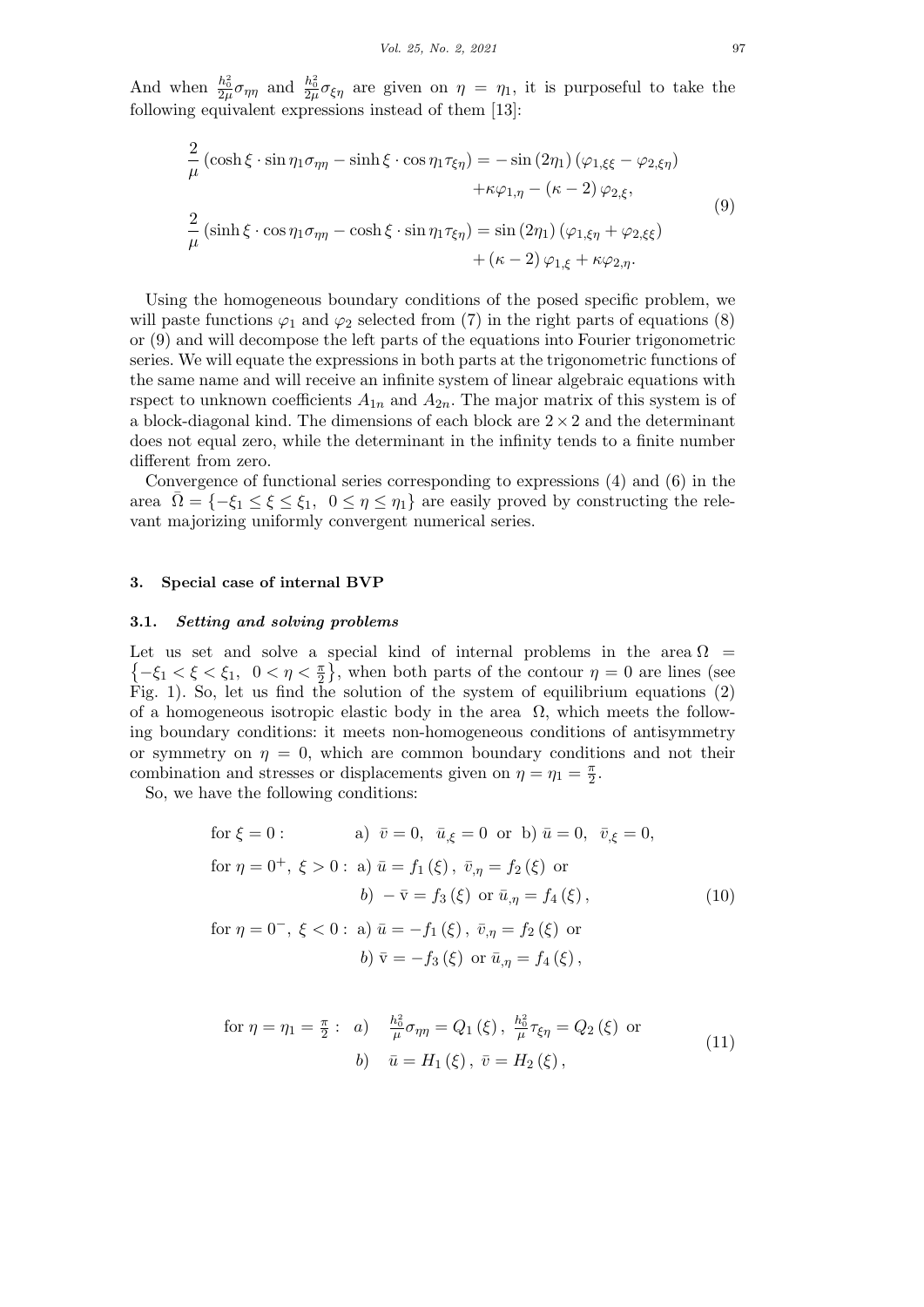where  $Q_i$  ( $i = 1, 2$ ), together with its first order derivatives, and  $H_i$  together with its first and second order derivatives are decomposed into absolutely and uniformly convergent trigonometric Fourier series [21].

When  $\bar{u}$  and  $\bar{v}$  are given on  $\eta = \eta_1$ , it is purposeful to take their equivalent expressions (8) instead of them, and if  $\frac{h_0^2}{2\mu}\sigma_{\eta\eta}$  and  $\frac{h_0^2}{2\mu}\sigma_{\xi\eta}$  are given on  $\eta = \eta_1$ , then it is purposeful to take their equivalent expressions (9) instead of them.

From formula (7), functions  $\varphi_1$  and  $\varphi_2$  will be selected with boundary conditions  $(10).$ 

**1)** Taking into account (10a),  $\varphi_{1n}$  and  $\varphi_{2n}$  we will have:

$$
\varphi_{1n} = A_{1n} \cosh(n\eta) \cdot \sin(n\xi), \qquad \varphi_{2n} = A_{2n} \sinh(n\eta) \cdot \cos(n\xi). \tag{12}
$$

System (8) will be as follows:

$$
\frac{2}{h_0^2} \left( \cosh \xi \cdot \sin \eta_1 \bar{u} + \sinh \xi \cdot \cos \eta_1 \bar{v} \right) = \sum_{n=1}^{\infty} (\kappa - 1) A_{2n} \sinh (n\eta) \cos (n\xi),
$$
  

$$
\frac{2}{h_0^2} \left( \sinh \xi \cdot \cos \eta_1 \bar{u} - \cosh \xi \cdot \sin \eta_1 \bar{v} \right) = -\sum_{n=1}^{\infty} (\kappa - 1) A_{1n} \cosh (n\eta) \sin (n\xi).
$$

System (9) will be as follows:

$$
\frac{2}{\mu} \left( \cosh \xi \cdot \sin \eta_1 \sigma_{\eta \eta} - \sinh \xi \cdot \cos \eta_1 \tau_{\xi \eta} \right)
$$
\n
$$
= \sum_{n=1}^{\infty} n \left[ \kappa A_{1n} + (\kappa - 2) A_{2n} \right] \sinh (n\eta) \sin (n\xi),
$$
\n
$$
\frac{2}{\mu} \left( \sinh \xi \cdot \cos \eta_1 \sigma_{\eta \eta} - \cosh \xi \cdot \sin \eta_1 \tau_{\xi \eta} \right)
$$
\n
$$
= \sum_{n=1}^{\infty} n \left[ (\kappa - 2) A_{1n} + \kappa A_{2n} \right] \cosh (n\eta) \cos (n\xi).
$$
\n(13)

As a result of inserting expressions (7), (12) in (4), the following formulas for displacements are obtained:

$$
\bar{u} = \sum_{n=1}^{\infty} \{ [(A_{1n} - A_{2n}) n \cdot \cos \eta \cosh (n\eta) + (\kappa - 1) A_{2n} \sin \eta \sinh (n\eta)]
$$
  
\n
$$
\cdot \cosh \xi \cos (n\xi) - (\kappa - 1) A_{1n} \cos \eta \cosh (n\eta) \sinh \xi \sin (n\xi) \},
$$
  
\n
$$
\bar{v} = \sum_{n=1}^{\infty} \{ [(A_{1n} - A_{2n}) n \cdot \cos \eta \sinh (n\eta) + (\kappa - 1) A_{1n} \sin \eta \cosh (n\eta)]
$$
  
\n
$$
\cdot \cosh \xi \sin (n\xi) + (\kappa - 1) A_{2n} \cos \eta \sinh (n\eta) \sinh \xi \cos (n\xi) \}.
$$
\n(14)

After inserting (7), (12) in formulas (6), the following expressions are obtained for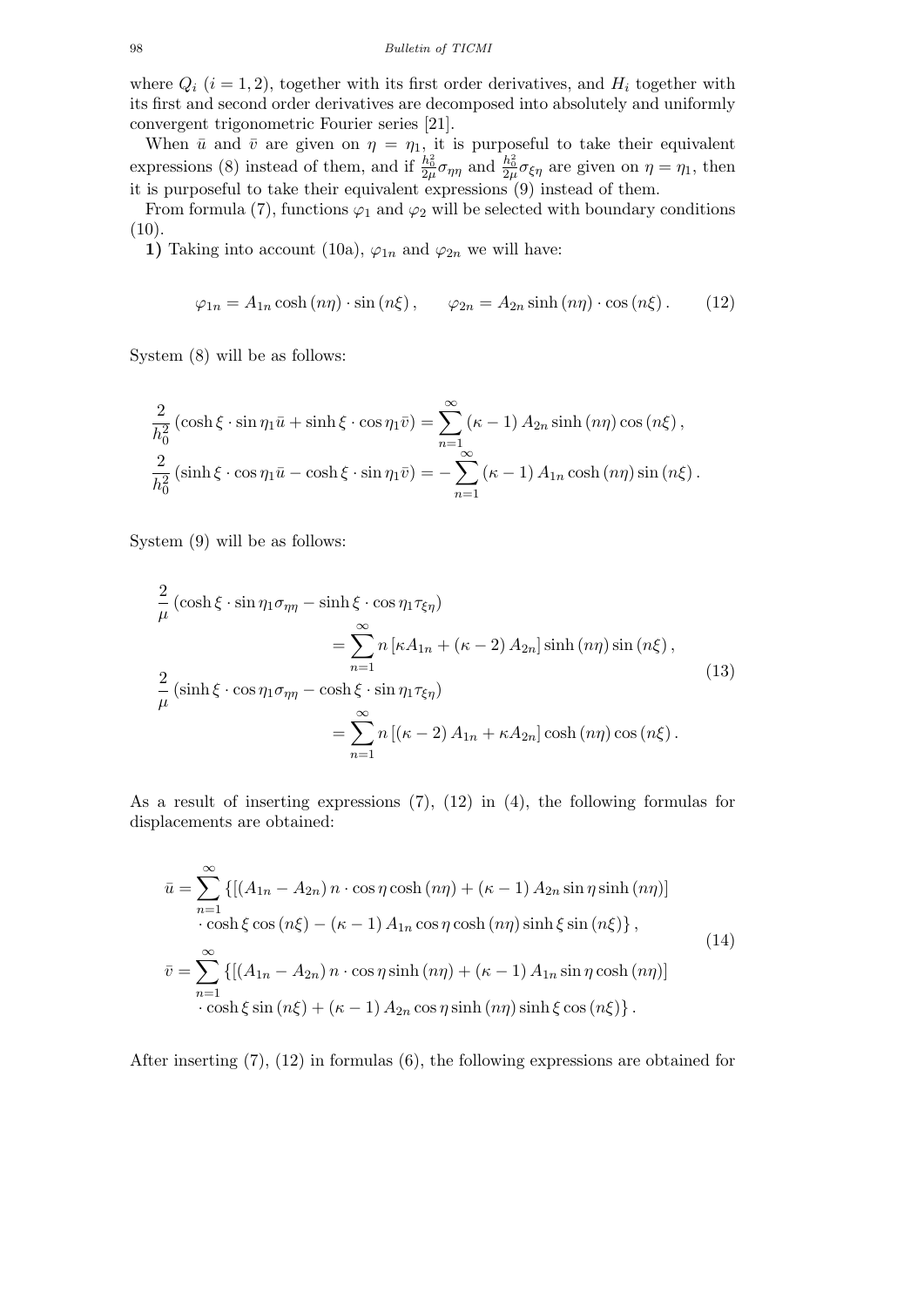stresses:

$$
\frac{h_0^2}{2\mu} \sigma_{\eta\eta}
$$
\n
$$
= \sum_{n=1}^{\infty} \{ [2n^2 (A_{1n} - A_{2n}) \cos \eta \cosh (n\eta) + \kappa n A_{1n} \sin \eta \sinh (n\eta) \]
$$
\n
$$
+ (\kappa - 2) n A_{2n} \sin \eta \sinh (n\eta) ] \cosh \xi \sin (n\xi)
$$
\n
$$
+ [(\kappa - 2) A_{1n} + \kappa A_{2n}] n \cos \eta \cosh (n\eta) \sin \xi \cos (n\xi)
$$
\n
$$
+ \frac{4 \cos^2 \eta}{\cosh (2\xi) - \cos (2\eta)} n (A_{1n} - A_{2n}) [\cos \eta \cosh (n\eta) \sinh \xi \cos (n\xi)
$$
\n
$$
- \sin \eta \sinh (n\eta) \cosh \xi \sin (n\xi)] \},
$$
\n
$$
\frac{h_0^2}{2\mu} \tau_{\epsilon \eta}
$$
\n
$$
= \sum_{n=1}^{\infty} \{ [2n^2 (A_{1n} - A_{2n}) \cos \eta \sinh (n\eta) + (\kappa - 2) n A_{1n} \sin \eta \cosh (n\eta)
$$
\n
$$
+ \kappa n A_{2n} \sin \eta \cosh (n\eta) ] \cosh \xi \cos (n\xi)
$$
\n
$$
- [\kappa A_{1n} + (\kappa - 2) A_{2n}] n \cos \eta \sinh (n\eta) \sinh \xi \sin (n\xi)
$$
\n
$$
+ \frac{4 \cos^2 \eta}{\cosh (2\xi) - \cos (2\eta)} n (A_{1n} - A_{2n}) [\sin \eta \cosh (n\eta) \cosh \xi \cos (n\xi)
$$
\n
$$
- \cos \eta \sinh (n\eta) \sinh \xi \sin (n\xi)] \},
$$
\n
$$
\frac{h_0^2}{2\mu} \sigma_{\xi \xi}
$$
\n
$$
= \sum_{n=1}^{\infty} \{ [-2n^2 (A_{1n} - A_{2n}) \cos \eta \cosh (n\eta) - (\kappa - 2) n A_{1n} \sin \eta \sinh (n\eta)
$$
\n
$$
- \kappa n A_{2n} \
$$

**2)** By considering (10b), we will obtain:

$$
\varphi_{1n} = A_{1n} \sinh\left(n\eta\right) \cdot \cos\left(n\xi\right), \qquad \varphi_{2n} = A_{2n} \cosh\left(n\eta\right) \cdot \sin\left(n\xi\right). \tag{16}
$$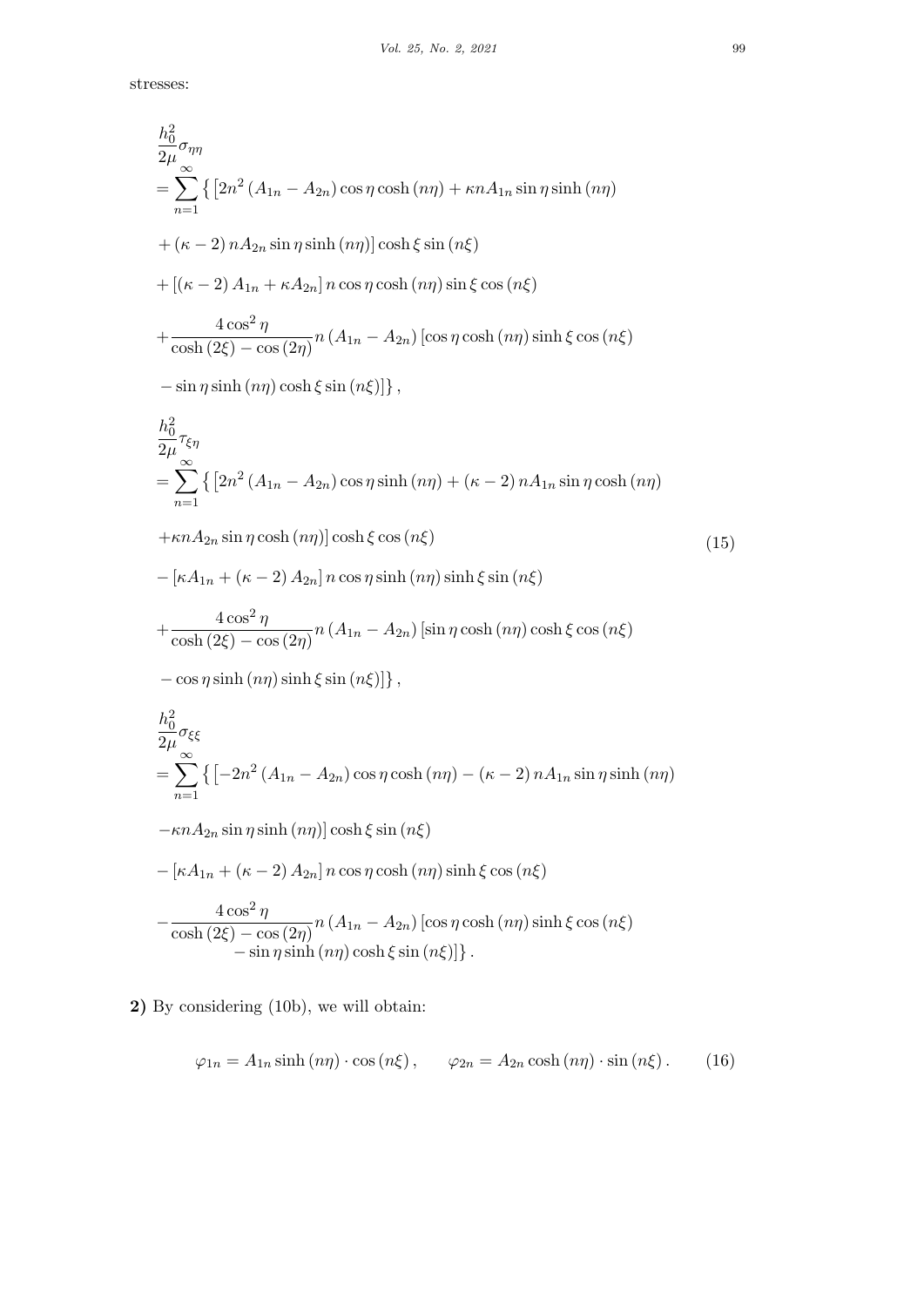System (8) will be as follows:

$$
\frac{2}{h_0^2} \left( \cosh \xi \cdot \sin \eta_1 \bar{u} + \sinh \xi \cdot \cos \eta_1 \bar{v} \right) = \sum_{n=1}^{\infty} (\kappa - 1) A_{2n} \cosh (n\eta) \sin (n\xi),
$$
  

$$
\frac{2}{h_0^2} \left( \sinh \xi \cdot \cos \eta_1 \bar{u} - \cosh \xi \cdot \sin \eta_1 \bar{v} \right) = -\sum_{n=1}^{\infty} (\kappa - 1) A_{1n} \sinh (n\eta) \cos (n\xi).
$$

System (9) will be as follows:

$$
\frac{2}{\mu} \left( \cosh \xi \cdot \sin \eta_1 \sigma_{\eta \eta} - \sinh \xi \cdot \cos \eta_1 \tau_{\xi \eta} \right)
$$
\n
$$
= \sum_{n=1}^{\infty} n \left[ \kappa A_{1n} - (\kappa - 2) A_{2n} \right] \cosh (n\eta) \cos (n\xi),
$$
\n
$$
\frac{2}{\mu} \left( \sinh \xi \cdot \cos \eta_1 \sigma_{\eta \eta} - \cosh \xi \cdot \sin \eta_1 \tau_{\xi \eta} \right)
$$
\n
$$
= -\sum_{n=1}^{\infty} n \left[ (\kappa - 2) A_{1n} - \kappa A_{2n} \right] \sinh (n\eta) \sin (n\xi).
$$
\n(17)

As a result of inserting expressions (7), (16) in formulas (4), the following expressions for displacements are obtained:

$$
\bar{u} = \sum_{n=1}^{\infty} \left\{ \left[ -\left( A_{1n} + A_{2n} \right) n \cdot \cos \eta \sinh \left( n\eta \right) + \left( \kappa - 1 \right) A_{2n} \sin \eta \cosh \left( n\eta \right) \right] \right\} \cdot \cosh \xi \sin \left( n\xi \right) - \left( \kappa - 1 \right) A_{1n} \cos \eta \sinh \left( n\eta \right) \sinh \xi \cos \left( n\xi \right) \right\},
$$
\n
$$
\bar{v} = \sum_{n=1}^{\infty} \left\{ \left[ \left( A_{1n} + A_{2n} \right) n \cdot \cos \eta \cosh \left( n\eta \right) + \left( \kappa - 1 \right) A_{1n} \sin \eta \sinh \left( n\eta \right) \right] \right. \cdot \cosh \xi \cos \left( n\xi \right) + \left( \kappa - 1 \right) A_{2n} \cos \eta \cosh \left( n\eta \right) \sinh \xi \sin \left( n\xi \right) \right\}.
$$
\n(18)

After inserting expressions (7), (16) in (6), the following formulas are obtained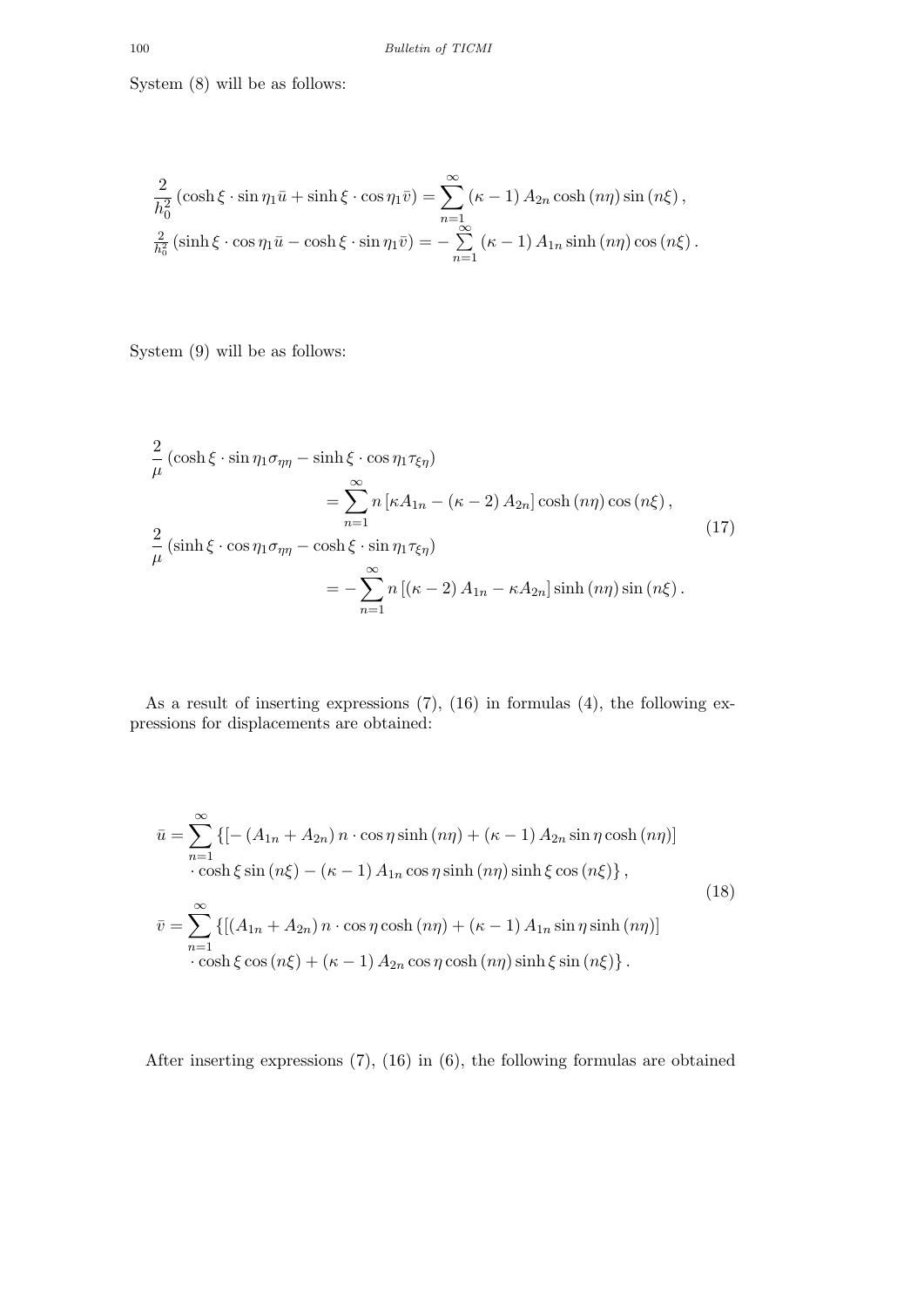for stresses:

$$
\frac{h_0^2}{2\mu} \sigma_{\eta\eta}
$$
\n
$$
= \sum_{n=1}^{N} \left\{ \left[ 2n^2 (A_{1n} + A_{2n}) \cos \eta \sinh (n\eta) + \kappa n A_{1n} \sin \eta \cosh (n\eta) \right] - (\kappa - 2) n A_{2n} \sin \eta \cosh (n\eta) \right\} \cosh \xi \cos (n\xi)
$$
\n
$$
- [(\kappa - 2) A_{1n} - \kappa A_{2n}] n \cos \eta \sinh (n\eta) \sin \xi \sin (n\xi)
$$
\n
$$
- \frac{4 \cos^2 \eta}{\cosh (2\xi) - \cos (2\eta)} n (A_{1n} + A_{2n}) [\cos \eta \sinh (n\eta) \sinh \xi \sin (n\xi)
$$
\n
$$
+ \sin \eta \cosh (n\eta) \cosh \xi \cos (n\xi)] \right\},
$$
\n
$$
\frac{h_0^2}{2\mu} \tau_{\xi\eta}
$$
\n
$$
= \sum_{n=1}^{N} \left\{ \left[ -2n^2 (A_{1n} + A_{2n}) \cos \eta \cosh (n\eta) - (\kappa - 2) n A_{1n} \sin \eta \sinh (n\eta) \right] + \kappa n A_{2n} \sin \eta \sinh (n\eta) [\cosh \xi \sin (n\xi)]
$$
\n
$$
- [\kappa A_{1n} + (\kappa - 2) A_{2n}] n \sin \eta \cosh (n\eta) \cosh \xi \cos (n\xi)
$$
\n
$$
+ \frac{4 \cos^2 \eta}{\cosh (2\xi) - \cosh (2\xi)} n (A_{1n} + A_{2n}) [\sin \eta \sinh (n\eta) \cosh \xi \sin (n\xi)]
$$

$$
- [\kappa A_{1n} + (\kappa - 2) A_{2n}] n \sin \eta \cosh (n\eta) \cosh \xi \cos (n\xi)
$$
  
+ 
$$
\frac{4 \cos^2 \eta}{\cosh (2\xi) - \cos (2\eta)} n (A_{1n} + A_{2n}) [\sin \eta \sinh (n\eta) \cosh \xi \sin (n\xi)
$$
  
- 
$$
\cos \eta \cosh (n\eta) \sinh \xi \cos (n\xi)] \},
$$

$$
\frac{h_0^2}{2\mu} \sigma_{\xi\xi}
$$
\n
$$
= \sum_{n=1}^{\infty} \left\{ \left[ -2n^2 \left( A_{1n} + A_{2n} \right) \cos \eta \sinh \left( n\eta \right) - \left( \kappa - 2 \right) n A_{1n} \sin \eta \cosh \left( n\eta \right) \right] \right\}
$$

+*κnA*2*<sup>n</sup>* sin *η* cosh (*nη*)] cosh *ξ* cos (*nξ*)

+ 
$$
\left[\kappa A_{1n} - \left(\kappa - 2\right) A_{2n}\right] n \cos \eta \sinh\left(n\eta\right) \sinh \xi \sin\left(n\xi\right)
$$
  
+  $\frac{4 \cos^2 \eta}{\cosh\left(2\xi\right) - \cos\left(2\eta\right)} n \left(A_{1n} + A_{2n}\right) \left[\cos \eta \sinh\left(n\eta\right) \sin \xi \sin\left(n\xi\right)\right]$ 

 $+ \sin \eta \cosh (n\eta) \cosh \xi \cos (n\xi)]$ }.

(19)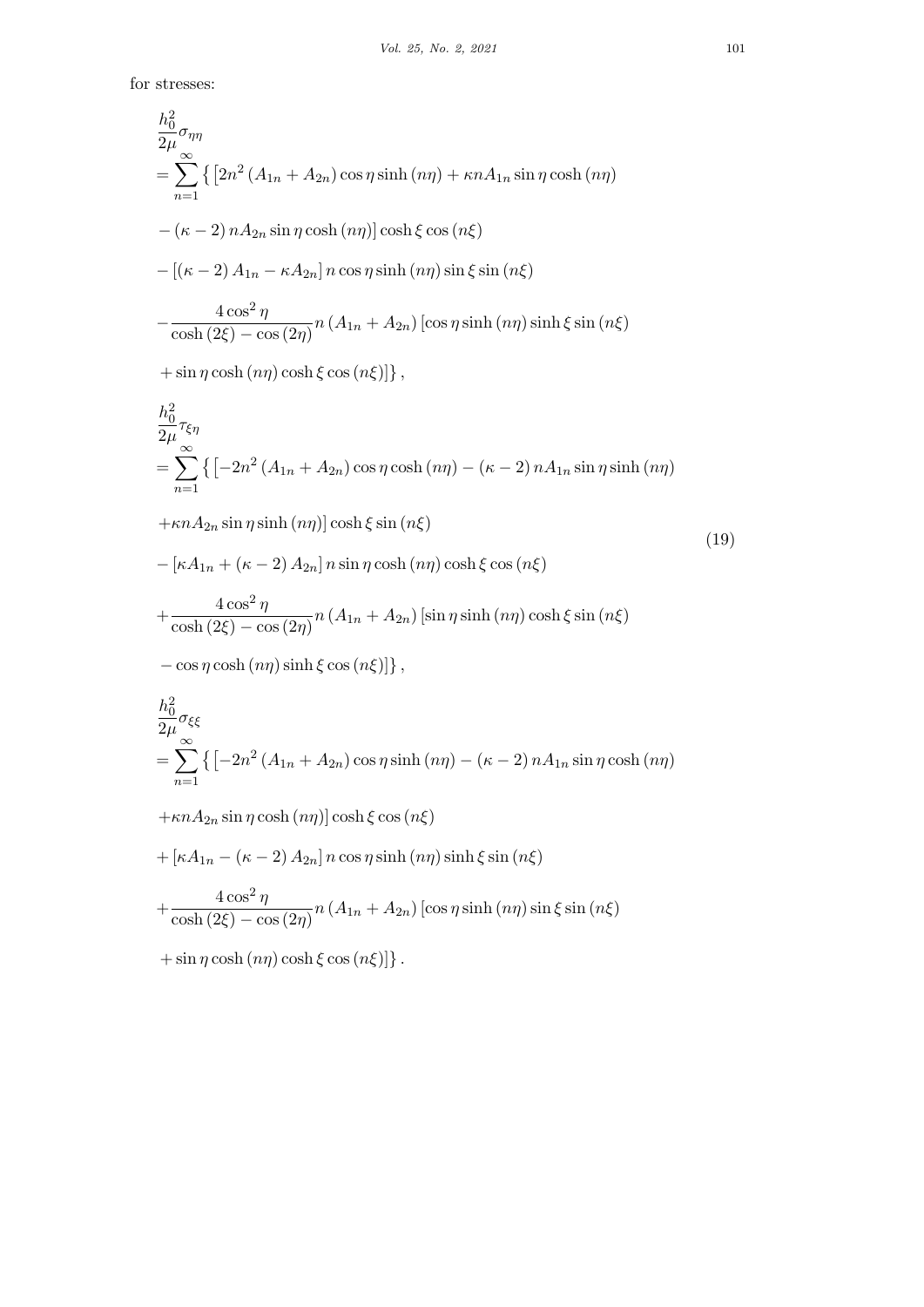### **3.2.** *Test problems*

**1)** Let us find numerical solutions of problem (2), (10a) (11a) when  $\boldsymbol{a}$ )  $Q_1(\xi) = P$ and  $Q_2(\xi) = 0$ , i.e. normal load  $\frac{2}{\mu}\sigma_{\eta\eta} = \frac{2F}{h_0^2}$  $\frac{2P}{h_0^2}$  is given on the boundary  $\eta = \eta_1 = \frac{\pi}{2}$  $\frac{\pi}{2}$ and tangential stress equals zero, and **b**)  $Q_1(\xi) = 0$  and  $Q_2(\xi) = P$ , i.e. tangential stress  $\frac{2}{\mu}\tau_{\xi\eta} = \frac{2F}{h_0^2}$  $\frac{2P}{h_0^2}$  is given on the boundary  $\eta = \eta_1 = \frac{\pi}{2}$  $\frac{\pi}{2}$ , and normal stress equals zero.

*a*) System (13) will be as follows:

$$
\sum_{n=1}^{\infty} n \left[ \kappa A_{1n} + (\kappa - 2) A_{2n} \right] \sinh(n\eta_1) \sin(n\xi) = \frac{2P}{\cosh(2\xi) - \cos(2\eta_1)} \cosh\xi,
$$
  

$$
\sum_{n=1}^{\infty} n \left[ (\kappa - 2) A_{1n} + \kappa A_{2n} \right] \cosh(n\eta_1) \cos(n\xi) = 0.
$$

Following the expansion of the right side of the equations into Fourier series, an infinite system of linear algebraic equations is obtained in relation to unknown  $A_{1n}$ and  $A_{2n}$  coefficients

$$
n\left[\kappa A_{1n} + (\kappa - 2) A_{2n}\right] \sinh\left(n\eta_1\right) = \tilde{F}_{1n}, \left(\kappa - 2\right) A_{1n} + \kappa A_{2n} = 0
$$
\n
$$
n = 1, 2, \dots
$$
\n(20)

where  $\tilde{F}_{1n} = \frac{2}{\pi}$  $\frac{2}{\pi} \int_0^{\pi} f_1(\xi) \sin(n\xi) d\xi$  is the coefficient of expansion of the function

$$
f_1(\xi) = \frac{2P}{\cosh(2\xi) - \cos(2\eta_1)} \cosh\xi
$$

into the Fourier series  $F_1(\xi) = \sum_{n=1}^{\infty}$ *n*=1  $\tilde{F}_{1n}$  sin  $(n\xi)$ . From (20):

> $A_{1n} =$  $\kappa \tilde{F}_{1n}$  $\frac{4n}{4n(\kappa-1)\sinh{(n\eta_1)}}, \qquad A_{2n} = (\kappa - 2) \tilde{F}_{1n}$  $\frac{(n-2)^{2} \ln n}{4n (\kappa-1) \sinh{(n\eta_1)}}$

Then, by putting  $A_{1n}$  and  $A_{2n}$  in formulas (14) and (15), we will obtain the values of displacements and stresses at any point of the considered area. *b)* System (13) will be as follows:

$$
\sum_{n=1}^{\infty} n \left[ \kappa A_{1n} + (\kappa - 2) A_{2n} \right] \sinh(n\eta_1) \sin(n\xi) = 0,
$$
  

$$
\sum_{n=1}^{\infty} n \left[ (\kappa - 2) A_{1n} + \kappa A_{2n} \right] \cosh(n\eta_1) \cos(n\xi) = \sum_{n=1}^{\infty} \tilde{F}_{1n} \cos(n\xi),
$$

where  $\tilde{F}_{1n}$  is the coefficient of expansion of function

$$
f_1(\xi) = -\frac{2P}{\cosh(2\xi) - \cos(2\eta_1)}\cosh\xi
$$

into Fourier series.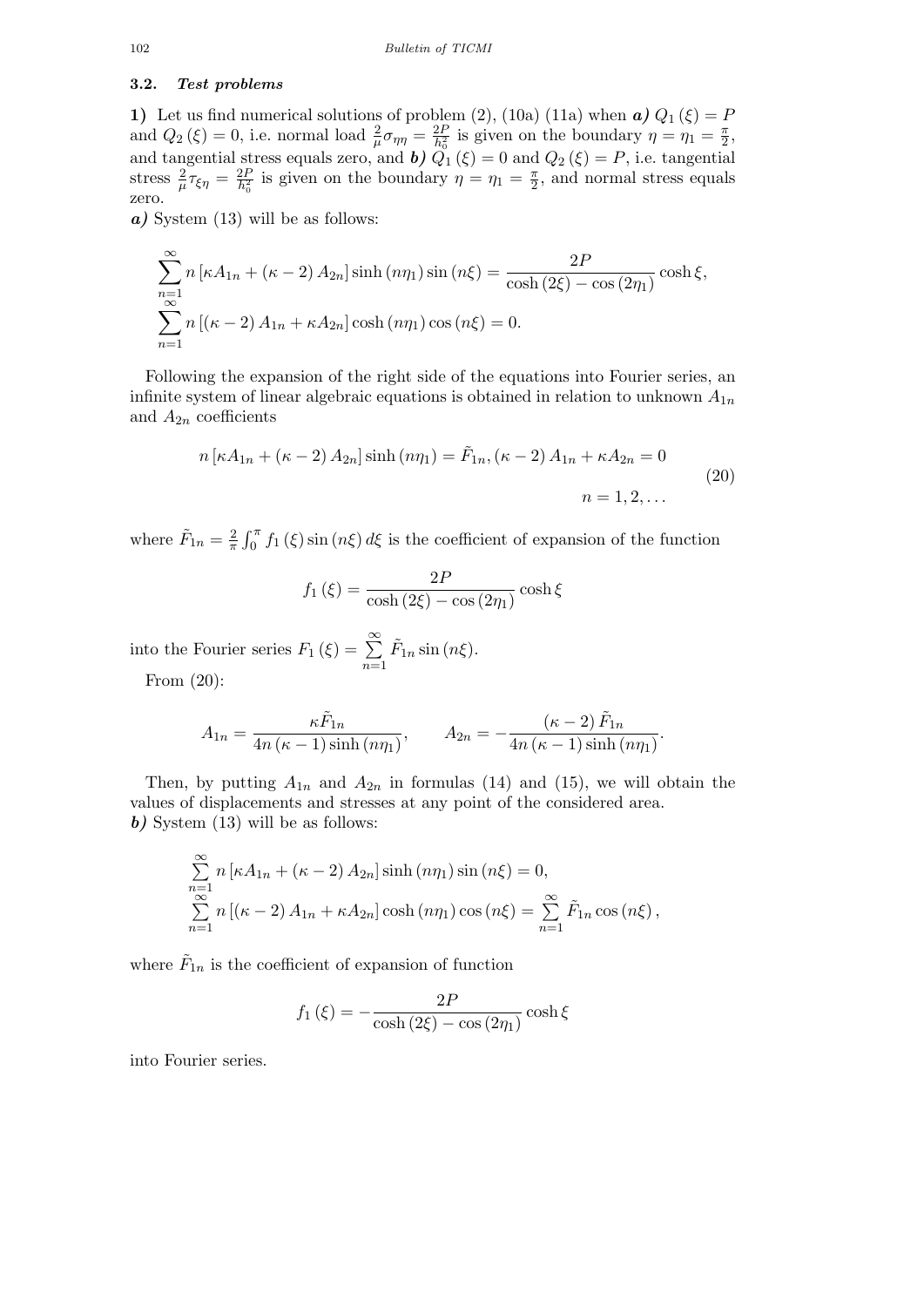$$
\kappa A_{1n} + (\kappa - 2) A_{2n} = 0,n [(\kappa - 2) A_{1n} + \kappa A_{2n}] \cosh (n\eta_1) = \tilde{F}_{1n}, \qquad n = 1, 2, ...
$$

$$
A_{1n} = \frac{\kappa \tilde{F}_{1n}}{4n(\kappa - 1)\cosh(n\eta_1)}, \qquad A_{2n} = -\frac{(\kappa - 2)\tilde{F}_{1n}}{4n(\kappa - 1)\cosh(n\eta_1)}.
$$

Further, by putting  $A_{1n}$  and  $A_{2n}$  in formulas (14) and (15), we will obtain the values of displacements and stresses at any point of the considered domain. **2)** Let us find numerical solutions of problems (2), (10b),(11a) when  $\boldsymbol{a}$ )  $Q_1(\xi) = P$ and  $Q_2(\xi) = 0$ , i.e. normal load  $\frac{2}{\mu}\sigma_{\eta\eta} = \frac{2F}{h_0^2}$  $\frac{2P}{h_0^2}$  is given on the boundary  $\eta = \eta_1 = \frac{\pi}{2}$  $\frac{\pi}{2}$ and the tangential stress equals zero, and *b*)  $Q_1(\xi) = 0$  and  $Q_2(\xi) = P$ , i.e. the tangential stress  $\frac{2}{\mu} \tau_{\xi \eta} = \frac{2P}{h_0^2}$  $\frac{2P}{h_0^2}$  is given on the boundary  $\eta = \eta_1 = \frac{\pi}{2}$  $\frac{\pi}{2}$ , and normal stress equals zero.

*a*) System (17) will be as follows:

$$
\sum_{n=1}^{\infty} n \left[ \kappa A_{1n} - (\kappa - 2) A_{2n} \right] \cosh(n\eta) \cos(n\xi) = \sum_{n=1}^{\infty} \tilde{F}_{1n} \cos(n\xi),
$$
  

$$
\sum_{n=1}^{\infty} -n \left[ (\kappa - 2) A_{1n} - \kappa A_{2n} \right] \sinh(n\eta) \sin(n\xi) = 0,
$$

where  $\tilde{F}_{1n}$  is the coefficient of expansion of the function

$$
f_1(\xi) = \frac{2P}{\cosh(2\xi) - \cos(2\eta_1)}\cosh\xi
$$

into the Fourier series.

$$
n [\kappa A_{1n} - (\kappa - 2) A_{2n}] \cosh (n\eta_1) = \tilde{F}_{1n}, (\kappa - 2) A_{1n} - \kappa A_{2n} = 0,
$$
  

$$
n = 1, 2, ...,
$$

$$
A_{1n} = \frac{\kappa \tilde{F}_{1n}}{4n(\kappa - 1)\cosh(n\eta_1)}, \qquad A_{2n} = \frac{(\kappa - 2)\tilde{F}_{1n}}{4n(\kappa - 1)\cosh(n\eta_1)}.
$$

By putting  $A_{1n}$  and  $A_{2n}$  in formulas (18) and (19), we will obtain the values of displacements and stresses at any point of the considered area.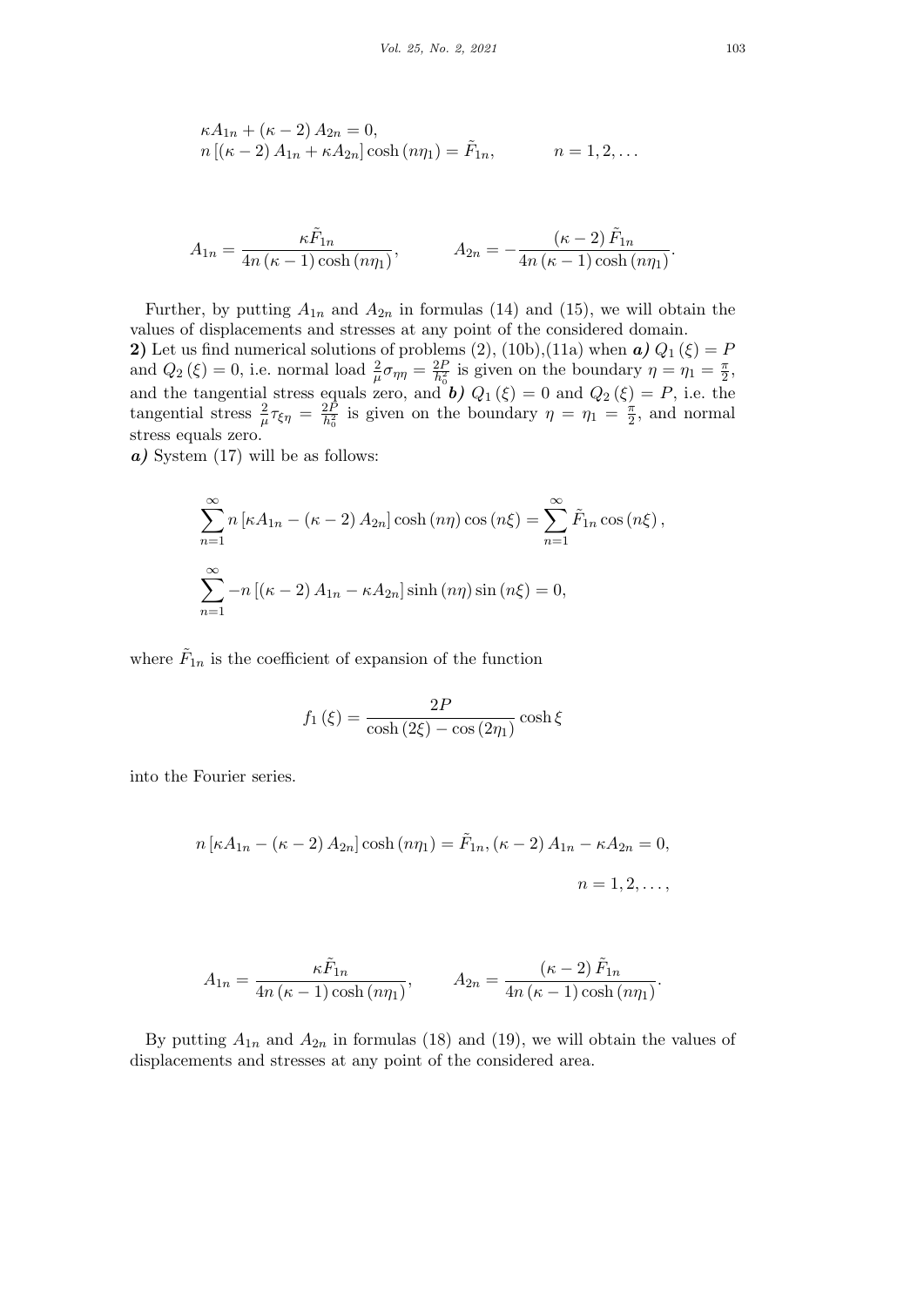*b)* System (17) will be as follows:

$$
\sum_{n=1}^{\infty} n \left[ \kappa A_{1n} - (\kappa - 2) A_{2n} \right] \cosh(n\eta) \cos(n\xi) = 0,
$$
  

$$
\sum_{n=1}^{\infty} -n \left[ (\kappa - 2) A_{1n} - \kappa A_{2n} \right] \sinh(n\eta) \sin(n\xi) = \sum_{n=1}^{\infty} \tilde{F}_{1n} \sin(n\xi),
$$

where  $\tilde{F}_{1n}$  is the coefficient of expansion of the function

$$
f_1(\xi) = -\frac{2P}{\cosh(2\xi) - \cos(2\eta_1)}\cosh\xi
$$

into the Fourier series.

$$
\kappa A_{1n} - (\kappa - 2) A_{2n} = 0,n [(\kappa - 2) A_{1n} - \kappa A_{2n}] \sinh (n\eta) = \tilde{F}_{1n}, \qquad n = 1, 2, ....
$$

$$
A_{1n} = -\frac{(\kappa - 2) \tilde{F}_{1n}}{4n (\kappa - 1) \sinh(n\eta_1)}, \qquad A_{2n} = -\frac{\kappa \tilde{F}_{1n}}{4n (\kappa - 1) \sinh(n\eta_1)}.
$$

Next, by putting  $A_{1n}$  and  $A_{2n}$  in formulas (18) and (19), we will obtain the values of displacements and stresses at any point of the considered domain.

#### **3.3.** *Results and discussion*

Numerical values of stresses and displacements are obtained for all four instances mentioned above at the points of the area bounded by lines  $\eta = 0$ ,  $\eta = \eta_1$  and  $\xi =$ *±ξ*<sup>1</sup> (see Fig. 1), and appropriate 3D graphs are constructed. The numerical values are obtained for the following data:  $\nu = 0.3, E = 2 \cdot 10^6 kg/cm^2, P = -10kg/cm^2$ ,  $\xi_1 = 3.5, \eta_1 = \pi/2.$ 

Fig. 2 and Fig. 3 show the distribution of stresses and displacements in the area bounded by lines  $\eta = 0$ ,  $\eta = \eta_1$  and  $\xi = \pm \xi_1$ , when conditions (10a) are fulfilled and normal stress is applied to  $\eta = \eta_1$ , and tangential stress equals zero (See Fig. 1). Following conditions (10a),  $\sigma_{\xi\xi}$ ,  $\sigma_{\eta\eta}$  stresses and *v* displacement are antisymmetric to axis *ox*, and  $\tau_{\xi\eta}$  and *u* are symmetric, what is seen from Fig. 2 and Fig. 3, too. When  $(\xi, \eta)$  tends to points  $(0, 0)$  or  $(0, \frac{\pi}{2})$  $(\frac{\pi}{2})$ , then stresses and normal displacement tend to a sufficiently large number with an absolute value and tangential displacement tends to sufficiently large number with an absolute value, when  $(\xi, \eta)$  tends to a point  $(0, \frac{\pi}{2})$  $\frac{\pi}{2}$ .

Fig. 4 and Fig. 5 show the distribution of stresses and displacements in the area bounded by lines  $\eta = 0$ ,  $\eta = \eta_1$  and  $\xi = \pm \xi_1$  when conditions (10a) are satisfied and tangential stress is applied to  $\eta = \eta_1$ , and normal stress equals zero (see Fig. 1). Following conditions (10a),  $\sigma_{\xi\xi}$ ,  $\sigma_{\eta\eta}$  stresses and *v* displacement are antisymmetric to axis  $\alpha x$ , and  $\tau_{\xi \eta}$  and *u* are symmetric, what is seen in Fig. 4 and Fig. 5, too. When  $(\xi, \eta)$  tends to point $(0, 0)$ , then, the stresses tend to sufficiently large numbers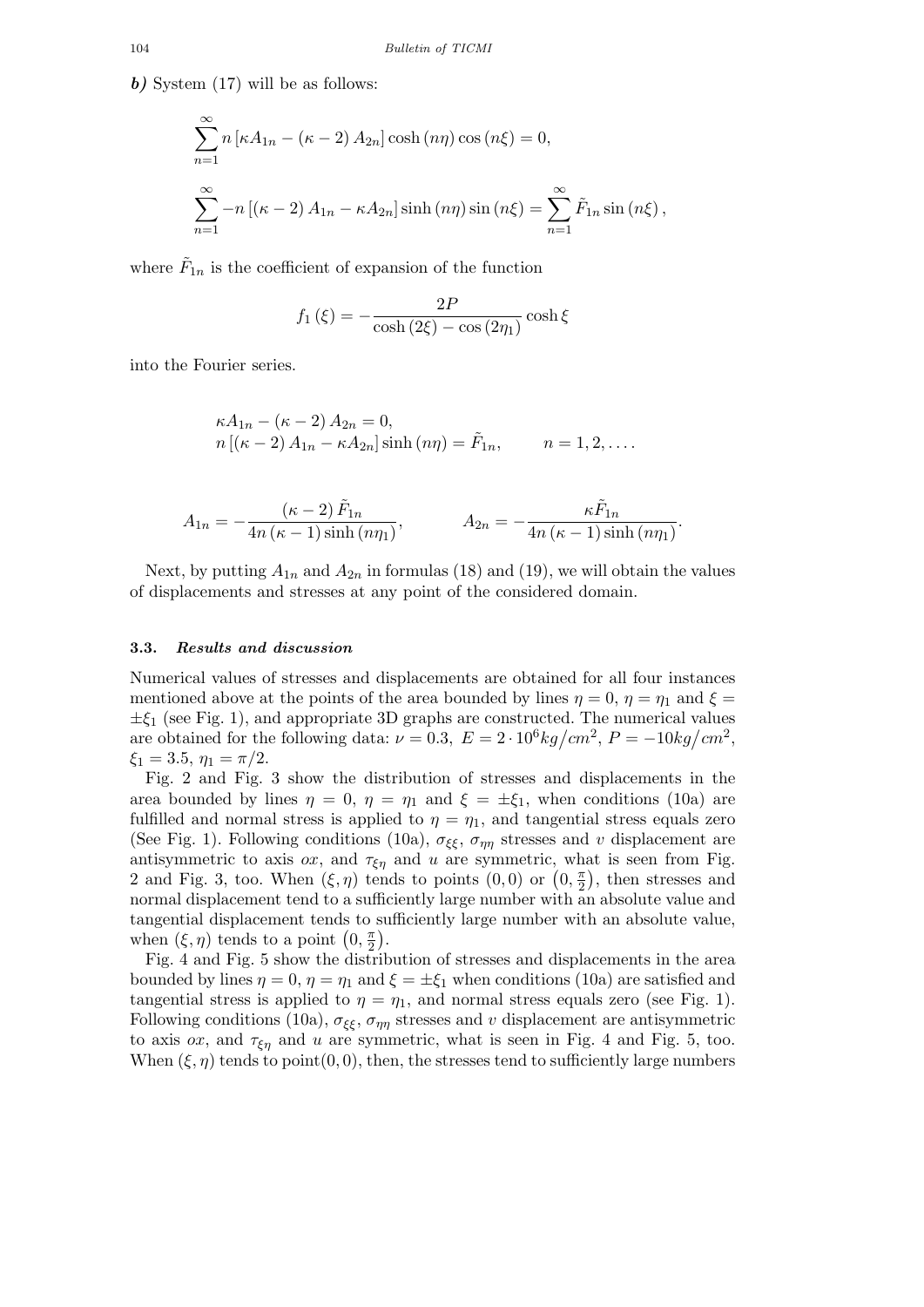

Figure 2. Distribution of stresses in the area bounded by lines  $\eta = 0$ ,  $\eta = \eta_1$  and  $\xi = \pm \xi_1$  when conditions (10a) are valid (normal stress is applied to  $\eta = \eta_1$ . See Fig. 1).

with an absolute values (for example,  $\sigma_{\eta\eta}(0.2333, 0) = -3.196 \cdot 10^7$ ), when  $(\xi, \eta)$ tends to points  $(0,0)$  or  $(0, \frac{\pi}{2})$  $(\frac{\pi}{2})$ , then normal displacement tends to sufficiently large number with an absolute value, and tangential displacement tends to sufficiently large number with an absolute value when  $(\xi, \eta)$  tends to point  $(0, \frac{\pi}{2})$  $\frac{\pi}{2}$ .

The results presented on Figures 2,3 and 4,5, except for  $\tau_{\xi\eta}$ , differ from each other by the number signs, for example, at Fig.2  $\sigma_{\xi\xi}(0.2333, 0) = 3.476 \cdot 10^7$ , and at Fig.4  $\sigma_{\xi\xi}(0.2333, 0) = -3.3636 \cdot 10^7$ .

Fig. 6 and Fig. 7 show the distribution of stresses and displacements in the area bounded by lines  $\eta = 0$ ,  $\eta = \eta_1$  and  $\xi = \pm \xi_{1k}$ , when conditions (10b) are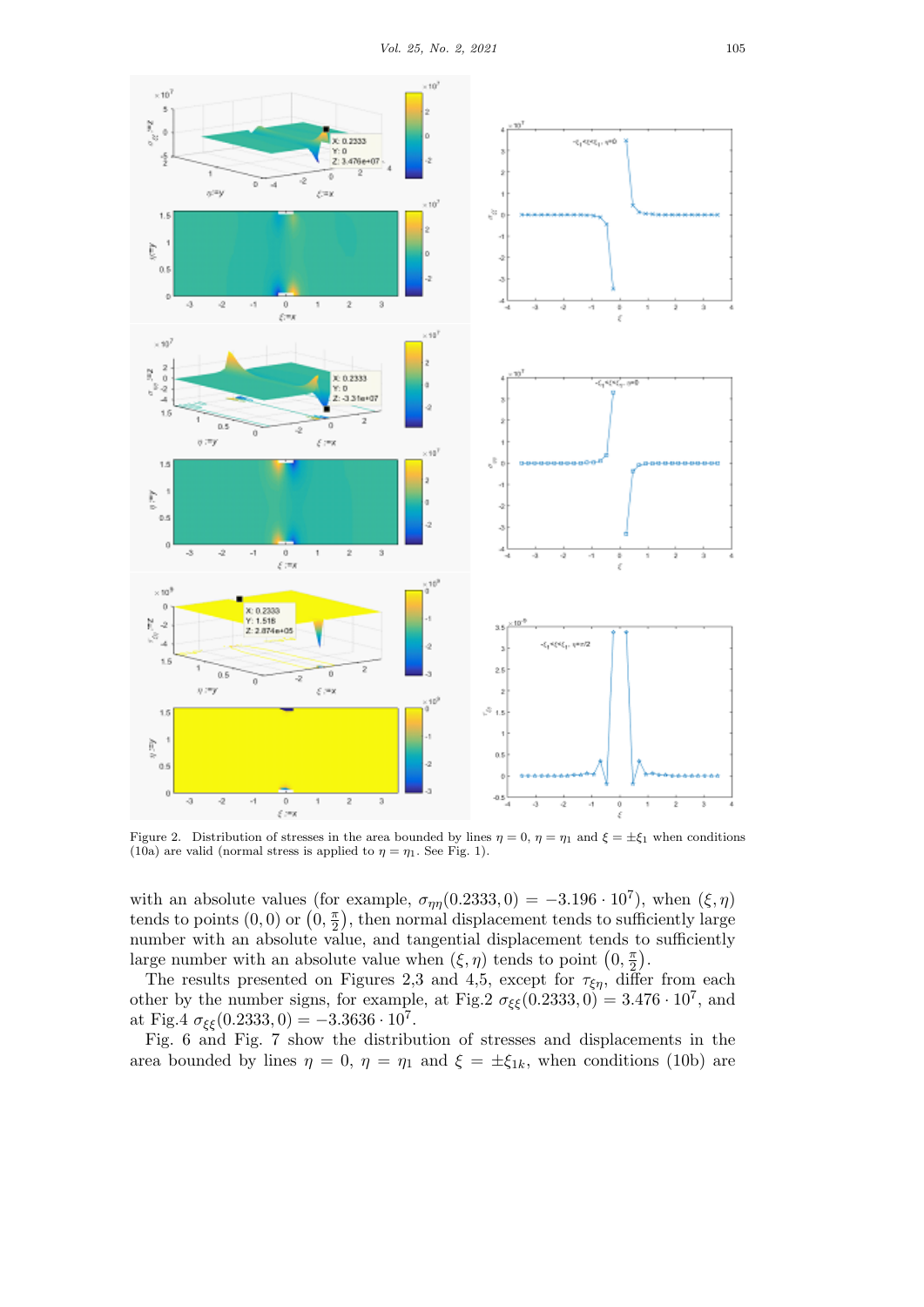

Figure 3. Distribution of displacements in the area bounded by lines  $\eta = 0$ ,  $\eta = \eta_1$  and  $\xi = \pm \xi_1$  when conditions (10a) are valid (normal stress is applied to  $\eta = \eta_1$ . See Fig. 1).

satisfied and normal stress is applied to  $\eta = \eta_1$ , and tangential stress equals zero (see Fig. 1). Following conditions (10b),  $\sigma_{\xi\xi}$ ,  $\sigma_{\eta\eta}$  stresses and *v* displacement are symmetric to axis  $\alpha x$ , and  $\tau_{\xi \eta}$  and  $u$  are antisymmetric, what is seen in Fig. 6 and Fig. 7, too. When  $(\xi, \eta)$  tends to points  $(0,0)$  or  $(0, \frac{\pi}{2})$  $(\frac{\pi}{2})$ , then normal stresses and tangential displacement tend to a sufficiently large number with an absolute value), and tangential stress and normal displacement tend to a sufficiently large number with an absolute value when  $(\xi, \eta)$  tends to point  $(0, \frac{\pi}{2})$  $\frac{\pi}{2}$ .

Fig. 8 and Fig. 9 show the distribution of stresses and displacements in the area bounded by lines  $\eta = 0$ ,  $\eta = \eta_1$  and  $\xi = \pm \xi_1$ , when conditions (10b) are fulfilled and tangential stress is applied to  $\eta = \eta_1$ , and normal stress equals zero (see Fig. 1). Following conditions (10b),  $\sigma_{\xi\xi}$ ,  $\sigma_{\eta\eta}$  stresses and *v* displacement are symmetric to axis *ox*, and  $\tau_{\xi_n}$  and *u* are symmetric, what is seen in Fig. 8 and Fig. 9, too. When  $(\xi, \eta)$  tends to points  $(0, 0)$  or  $(0, \frac{\pi}{2})$  $\frac{\pi}{2}$ , then stresses and tangential displacement tend to a sufficiently large number with an absolute value, and normal displacement tends to a sufficiently large number with an absolute value, when  $(\xi, \eta)$  tends to point  $(0, \frac{\pi}{2})$  $\frac{\pi}{2}$ .

### **4. Conclusion**

The paper deals the internal BVP for the domain introduced in Fig.1 in elliptic coordinates. In particular, the special kind of internal BVP is set and solved in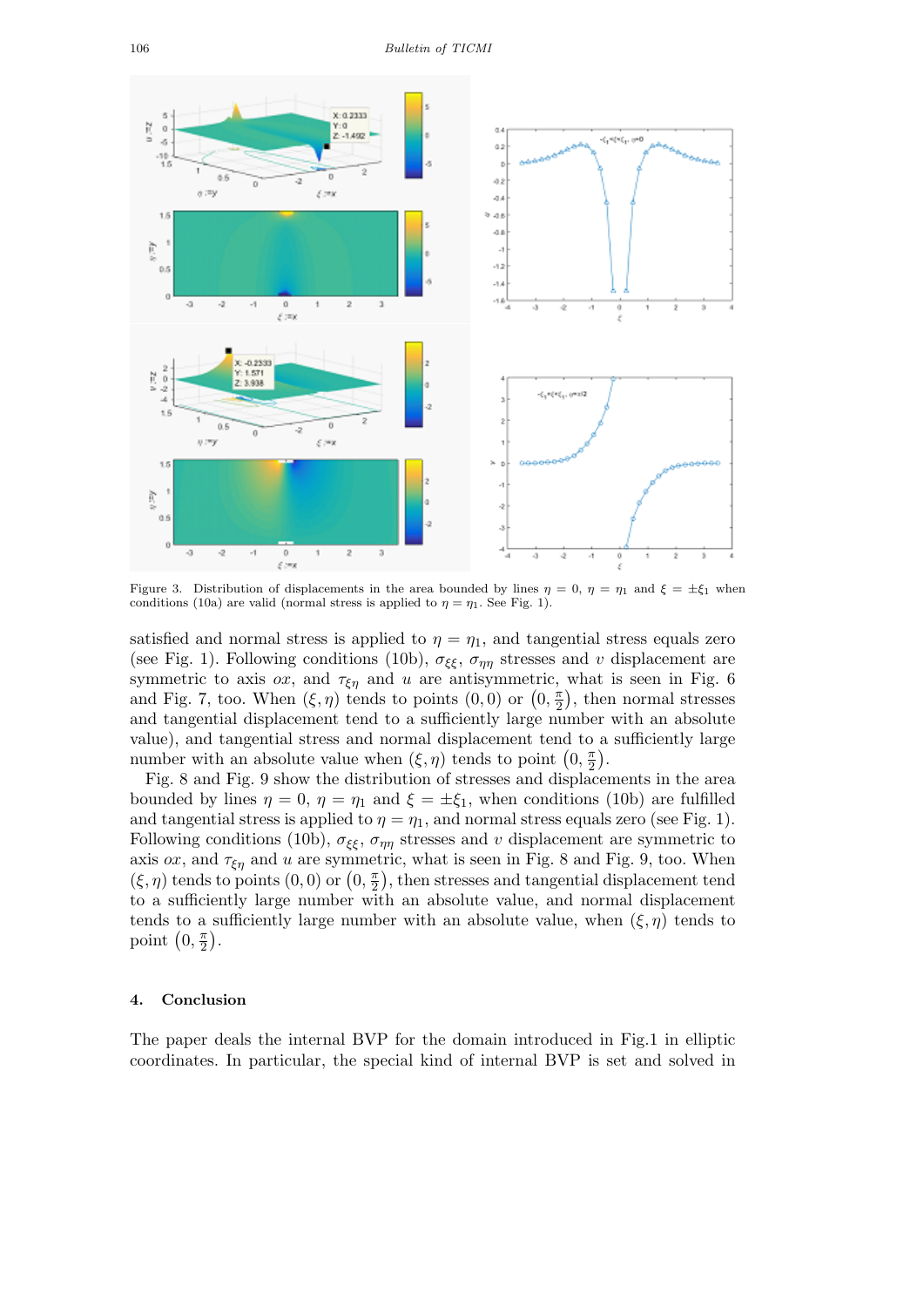

Figure 4. Distribution of stresses in the area bounded by lines  $\eta = 0$ ,  $\eta = \eta_1$  and  $\xi = \pm \xi_1$ , when conditions (10a) are valid (tangential stress is applied to  $\eta = \eta_1$ . See Fig. 1).

the area  $\Omega = \{-\xi_1 \leq \xi \leq \xi_1, 0 \leq \eta \leq \frac{\pi}{2}\}$  $\frac{\pi}{2}$ , when both parts of the hyperbola  $\eta = 0$ (border) are lines and non-homogeneous symmetry or antisymmetry conditions are given on it, while non-homogeneous conditions, such as stresses or displacements, are given on another hyperbola  $\eta = \frac{\pi}{2}$  $\frac{\pi}{2}$ . This problem is a mathematical model of the stress strain state of a homogeneous isotropic body with a hyperbolic crack.

The analytical solution of 2D problems of elasticity in the area bounded by hyperbolas is written in the elliptic coordinates. The analytical solutions are derived by the method of separation of variables, which is represented by means of two harmonic functions. Numerical values of stresses and displacements are obtained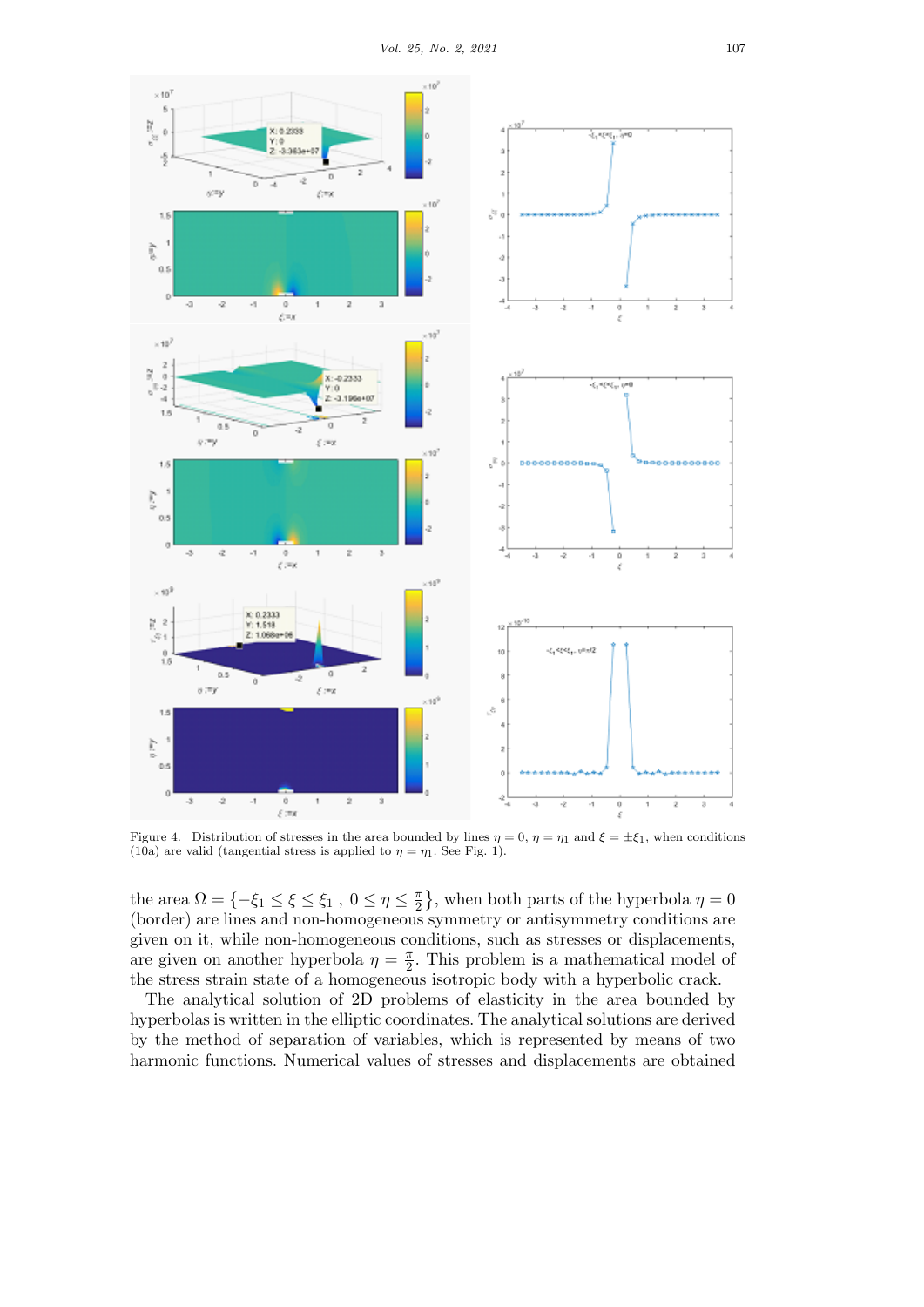

Figure 5. Distribution of displacements in the area bounded by lines  $\eta = 0$ ,  $\eta = \eta_1$  and  $\xi = \pm \xi_1$ , when condition (10a) is valid (tangential stress is applied to  $\eta = \eta_1$ . See Fig. 1).

for four test problems at the points of the area bounded by lines  $\eta = 0$ ,  $\eta = \eta_1$ and  $\xi = \pm \xi_1$  (see Fig. 1), and appropriate graphs are presented and discussed. The computation and graphs were made by using MATLAB software.

Bodies with hyperbolic cracks are frequently applied in practice, for instance, in building, mining mechanics, mechanical engineering, biology, medicine, etc. The investigation of the stress-strain state of such bodies is relevant and thus, in my point of view, setting the problems considered in the work and method to solve them is interesting from the practical point of view.

### **Appendix A: Solution partial differential equations**

Let us solve of partial differential equations(2).

Let us introduce the harmonic function  $\varphi_1$ , and if we take

a) 
$$
D = \frac{\mu}{h_0^2} \left( \cosh \xi \sin \eta \frac{\partial \varphi_1}{\partial \eta} - \sinh \xi \cos \eta \frac{\partial \varphi_1}{\partial \xi} \right),
$$
  
b) 
$$
K = \frac{\mu}{h_0^2} \left( \cosh \xi \sin \eta \frac{\partial \varphi_1}{\partial \eta} + \sinh \xi \cos \eta \frac{\partial \varphi_1}{\partial \xi} \right),
$$
 (A.1)

then equations  $(2a)$  and  $(2b)$  will be satisfied identically and equations  $(2c)$  and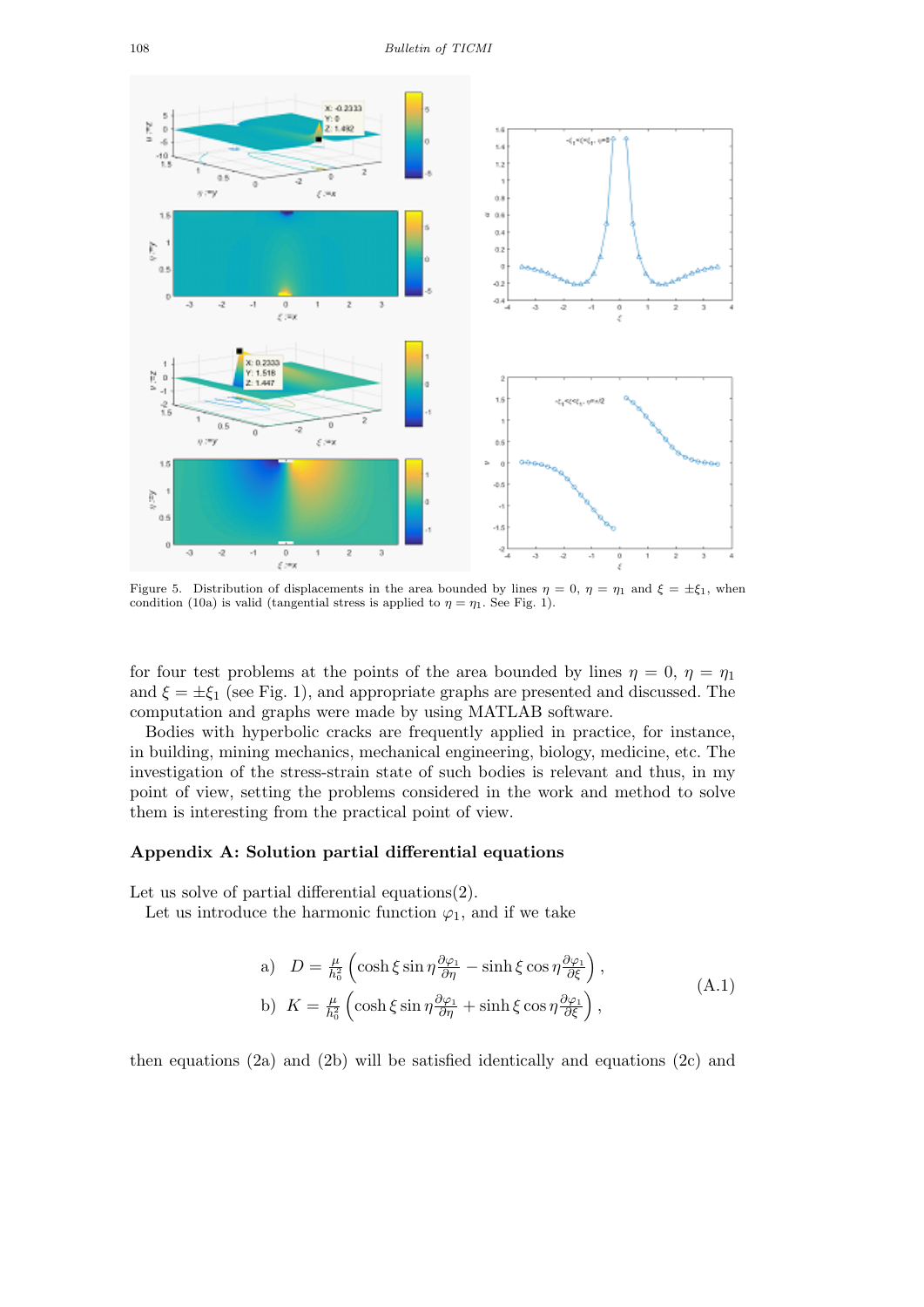

Figure 6. Distribution of stresses in the area bounded by lines  $\eta = 0$ ,  $\eta = \eta_1$  and  $\xi = \pm \xi_1$  when conditions (10b) are valid (normal stress is applied to  $\eta = \eta_1$ . See Fig. 1).

(2d) will be as follows

a) 
$$
\frac{\partial \bar{u}}{\partial \xi} + \frac{\partial \bar{v}}{\partial \eta} = \frac{(\kappa - 2)}{\kappa} \left( \cosh \xi \sin \eta \frac{\partial \varphi_1}{\partial \eta} - \sinh \xi \cos \eta \frac{\partial \varphi_1}{\partial \xi} \right),
$$
  
\nb)  $\frac{\partial \bar{v}}{\partial \xi} - \frac{\partial \bar{u}}{\partial \eta} = \cosh \xi \sin \eta \frac{\partial \varphi_1}{\partial \xi} + \sinh \xi \cos \eta \frac{\partial \varphi_1}{\partial \eta}.$  (A.2)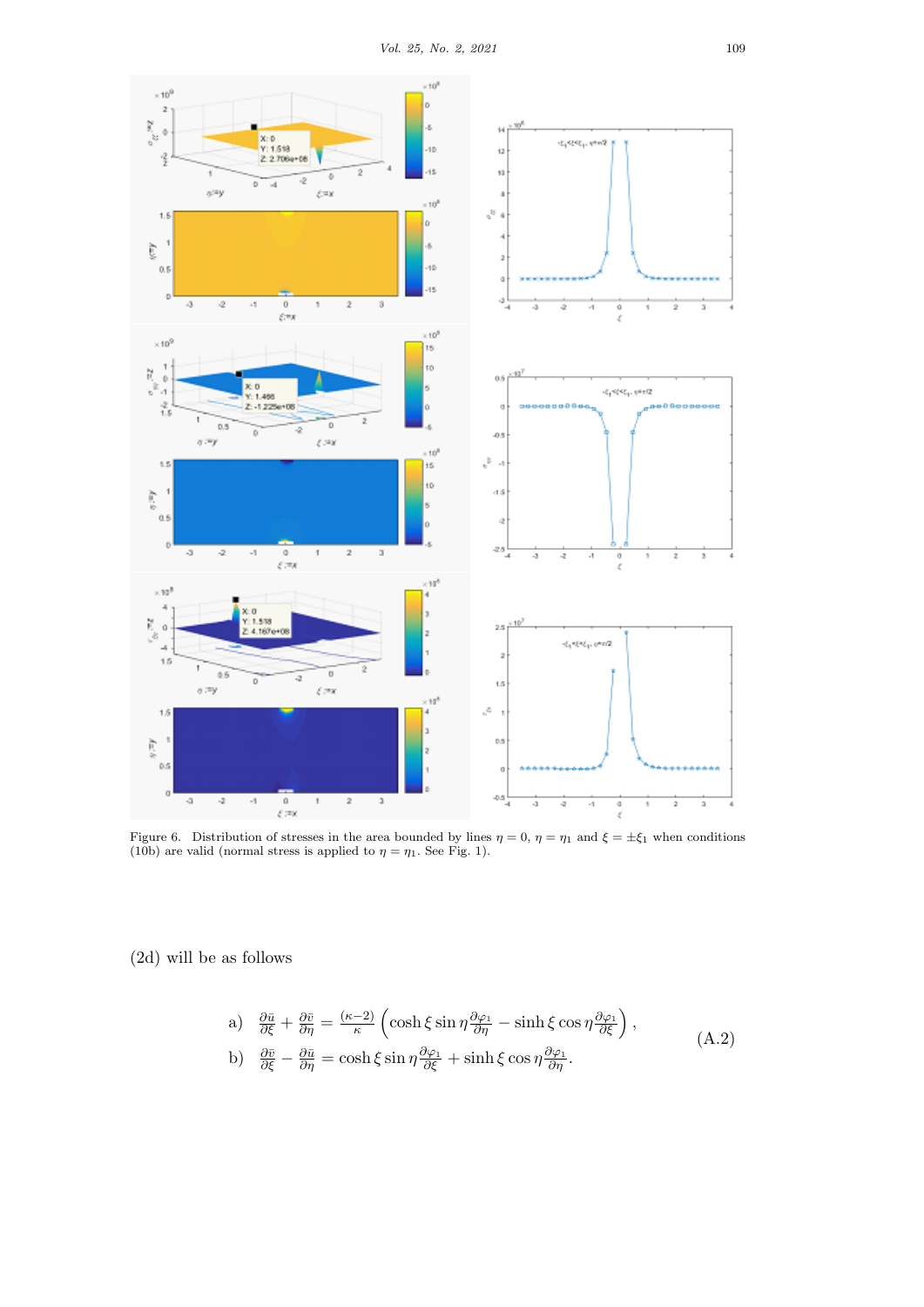

Figure 7. Distribution of displacements in the area bounded by lines  $\eta = 0$ ,  $\eta = \eta_1$  and  $\xi = \pm \xi_1$ , when conditions (10b) are valid (normal stress is applied to  $\eta = \eta_1$ . See Fig. 1).

From here

a) 
$$
\frac{\partial \bar{u}}{\partial \xi} + \frac{\partial \bar{v}}{\partial \eta} = \frac{(\kappa - 2)}{\kappa} \left( \cosh \xi \sin \eta \frac{\partial \varphi_1}{\partial \eta} - \sinh \xi \cos \eta \frac{\partial \varphi_1}{\partial \xi} \right),
$$
  
b) 
$$
\frac{\partial}{\partial \xi} \left( \bar{v} - \sinh \xi \sin \eta \frac{\partial \varphi_1}{\partial \xi} \right) = \frac{\partial}{\partial \eta} \left( \bar{u} + \sinh \xi \sin \mu \frac{\partial \varphi_1}{\partial \eta} \right).
$$
 (A.3)

From (A.3b), it follows that there is a certain harmonic function  $\psi$ , for which the following condition is met

$$
\bar{u} = \frac{\partial \psi}{\partial \xi} - \sinh \xi \sin \eta \frac{\partial \varphi_1}{\partial \eta}, \qquad \bar{v} = \frac{\partial \psi}{\partial \eta} + \sinh \xi \sin \eta \frac{\partial \varphi_1}{\partial \xi}, \qquad (A.4)
$$

and using (A.4), it follows from that (A.3a)

$$
h^2 \Delta \psi = \frac{\partial^2 \psi}{\partial \xi^2} + \frac{\partial^2 \psi}{\partial \eta^2} = \frac{2(\kappa - 1)}{\kappa} \left( \cosh \xi \sin \eta \frac{\partial \varphi_1}{\partial \eta} - \sinh \xi \cos \eta \frac{\partial \varphi_1}{\partial \xi} \right) \tag{A.5}
$$

General solution of system (A.2) will be presented as

 $\bar{u} = \chi_1, \ \bar{v} = \chi_2,$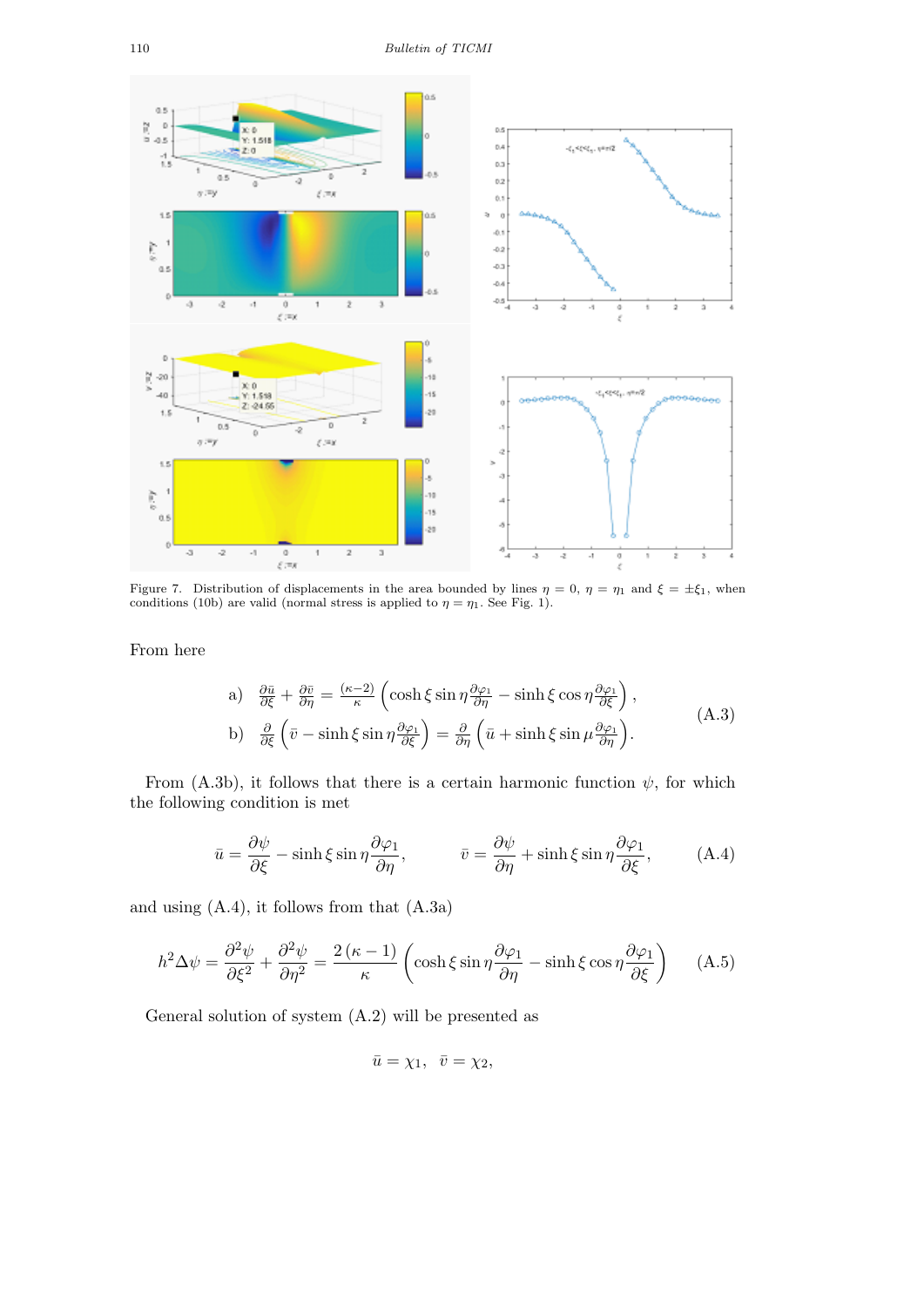

Figure 8. Distribution of stresses in the area bounded by lines  $\eta = 0$ ,  $\eta = \eta_1$  and  $\xi = \pm \xi_1$ , when conditions (10b) are valid (tangential stress is applied to  $\eta = \eta_1$ . See Fig. 1).

where

$$
\frac{\partial \chi_1}{\partial \xi} + \frac{\partial \chi_2}{\partial \eta} = 0, \qquad \frac{\partial \chi_2}{\partial \xi} - \frac{\partial \chi_1}{\partial \eta} = 0.
$$

The full solution of the equation system (A.2) will be written as follows:

$$
\bar{u} = \frac{\partial \psi}{\partial \xi} - \sinh \xi \sin \eta \frac{\partial \varphi_1}{\partial \eta} + \chi_1, \qquad \bar{v} = \frac{\partial \psi}{\partial \eta} + \sinh \xi \sin \eta \frac{\partial \varphi_1}{\partial \xi} + \chi_2 \qquad (A.6)
$$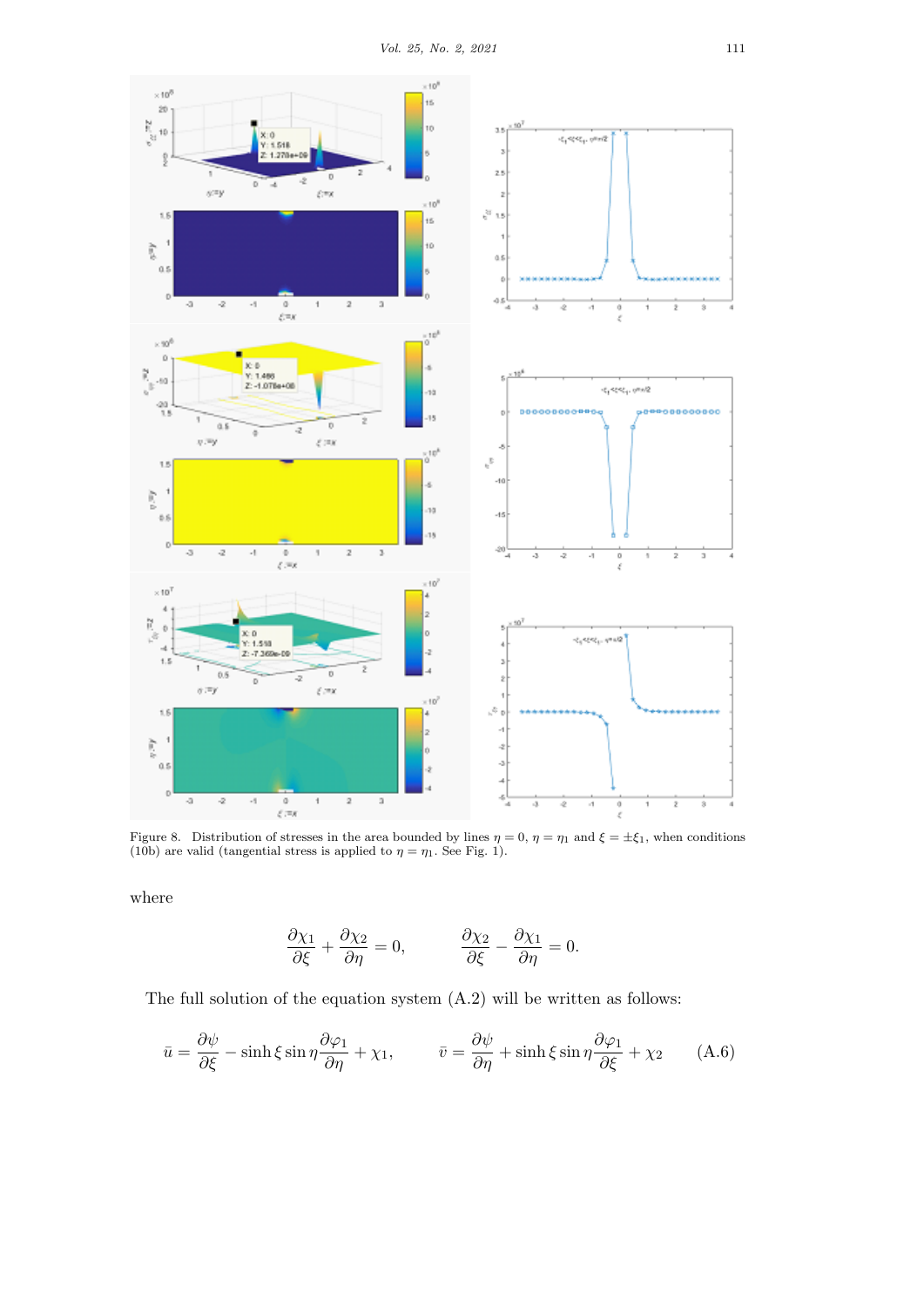

Figure 9. Distribution of displacements in the area bounded by lines  $\eta = 0$ ,  $\eta = \eta_1$  and  $\xi = \pm \xi_1$ , when conditions (10b) are valid (tangential stress is applied to  $\eta = \eta_1$ . See Fig. 1).

where  $\psi$  is the particular solution of  $(A.5)$ . Taking  $\kappa = const$ , we get

$$
\psi = -\frac{\kappa - 1}{\kappa} \sinh \xi \cos \eta \cdot \varphi_1
$$

and formulas (A.6) will be as follows

$$
\bar{u} = \frac{1}{\kappa} \cosh \xi \cos \eta \frac{\partial \varphi_1}{\partial \xi} - \frac{\kappa - 1}{\kappa} \sinh \xi \cos \eta \cdot \varphi_1
$$

$$
- \left( \cosh \xi \cos \eta \frac{\partial \varphi_1}{\partial \xi} + \sinh \xi \sin \eta \frac{\partial \varphi_1}{\partial \eta} \right) + \chi_1,
$$

$$
\bar{v} = \frac{1}{\kappa} \cosh \xi \cos \eta \frac{\partial \varphi_1}{\partial \eta} + \frac{\kappa - 1}{\kappa} \cosh \xi \sin \eta \cdot \varphi_1
$$

$$
- \left( \cosh \xi \cos \eta \frac{\partial \varphi_1}{\partial \eta} - \sinh \xi \sin \eta \frac{\partial \varphi_1}{\partial \xi} \right) + \chi_2.
$$

Without loss of generality the expression in brackets can be taken to be zero, because we already have in  $\bar{u}$  and  $\bar{v}$  of the solutions Laplacian (we mean  $\chi_1$  and  $\chi_2$ ). Therefore, if in  $(A.1)$  and  $(A.7)$ , instead of the function  $\varphi_1$ , we insert the function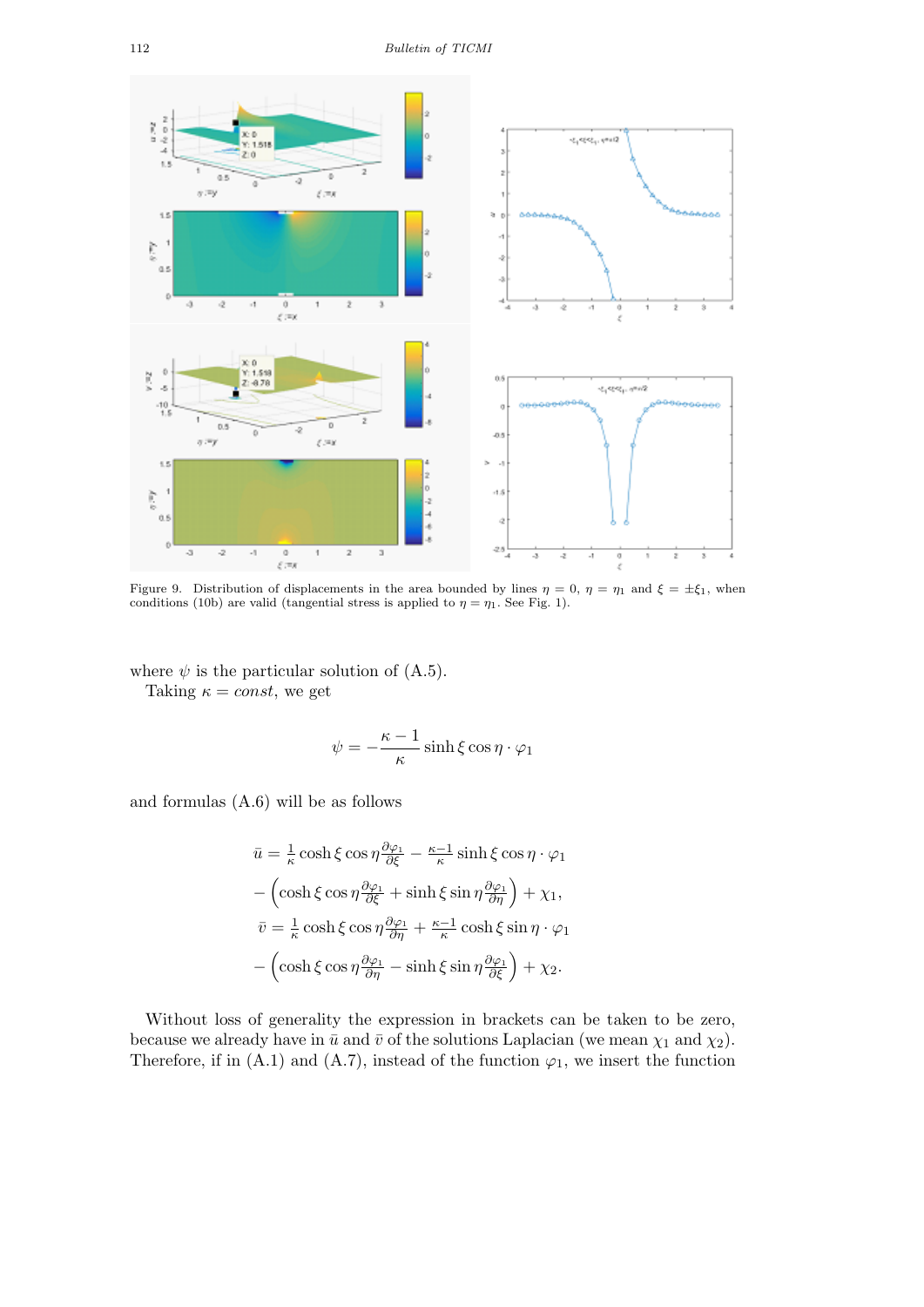$\kappa \varphi_1$ , the solution of system (2) will be written as follows

a) 
$$
h_0^2 D = \kappa \mu \left( \cosh \xi \sin \eta \frac{\partial \varphi_1}{\partial \eta} - \sinh \xi \cos \eta \frac{\partial \varphi_1}{\partial \xi} \right),
$$
  
\nb)  $h_0^2 K = \kappa \mu \left( \sinh \xi \cos \eta \frac{\partial \varphi_1}{\partial \xi} + \sinh \xi \cos \eta \frac{\partial \varphi_1}{\partial \eta} \right),$   
\nc)  $\bar{u} = \cosh \xi \cos \eta \frac{\partial \varphi_1}{\partial \xi} - (\kappa - 1) \sinh \xi \cos \eta \cdot \varphi_1 + \chi_1,$   
\nd)  $\bar{v} = \cosh \xi \cos \eta \frac{\partial \varphi_1}{\partial \eta} + (\kappa - 1) \cosh \xi \sin \eta \cdot \varphi_1 + \chi_2.$  (A.7)

Now, let us write out three variants to present functions  $\chi_1$  and  $\chi_2$ . In the first variant

$$
\begin{aligned} \chi_1 &= \frac{\partial \bar{\varphi}_1}{\partial \eta} + \frac{\partial \bar{\varphi}_1}{\partial \eta} + \frac{\partial \varphi_2}{\partial \eta}, \\ \chi_2 &= \frac{\partial \bar{\varphi}_1}{\partial \xi} + \frac{\partial \bar{\varphi}_1}{\partial \xi} + \frac{\partial \varphi_2}{\partial \xi}, \end{aligned} \tag{A.8}
$$

 $\bar{\varphi}_1, \tilde{\varphi}_1, \varphi_2$  are harmonic functions, herewith,  $\bar{\varphi}_1, \tilde{\varphi}_1$  are selected in the way ensuring that the following equations are valid at  $\eta = \alpha$ , when  $\alpha = \eta_1$  or  $\alpha = \eta_2$ 

$$
\cosh \xi \cos \eta \frac{\partial \varphi_1}{\partial \xi} - (\kappa - 1) \sinh \xi \cos \eta \cdot \varphi_1 + \frac{\partial \bar{\varphi}_1}{\partial \xi} + \frac{\partial \bar{\varphi}_1}{\partial \xi} = 0,
$$
  

$$
\cosh \xi \cos \eta \frac{\partial \varphi_1}{\partial \eta} + (\kappa - 1) \cosh \xi \sin \eta \cdot \varphi_1 + \frac{\partial \bar{\varphi}_1}{\partial \eta} + \frac{\partial \bar{\varphi}_1}{\partial \eta} = 0
$$

In variant two

$$
\chi_1 = -\cos\alpha \left( \cosh\xi\cos(\eta - \alpha) \frac{\partial\varphi_1}{\partial\xi} + \sinh\xi\sin(\eta - \alpha) \frac{\partial\varphi_1}{\partial\eta} \right) \n+ \sinh\xi\cos\eta \frac{\partial\varphi_2}{\partial\xi} + \cosh\xi\sin\eta \frac{\partial\varphi_2}{\partial\eta}, \n\chi_2 = -\cos\alpha \left( \cosh\xi\cos(\eta - \alpha) \frac{\partial\varphi_1}{\partial\eta} - \sinh\xi\sin(\eta - \alpha) \frac{\partial\varphi_1}{\partial\xi} \right) \n+ \sinh\xi\cos\eta \frac{\partial\varphi_2}{\partial\eta} - \cosh\xi\sin\eta \frac{\partial\varphi_2}{\partial\xi},
$$
\n(A.9)

where  $\varphi_2$  is a harmonic function.

In variant three

$$
\chi_1 = -\cos^2 \alpha \left( \cosh \xi \cos (\eta - \alpha) \frac{\partial \varphi_1}{\partial \xi} + \sinh \xi \sin (\eta - \alpha) \frac{\partial \varphi_1}{\partial \eta} \right)
$$
  
+ 
$$
\sinh \xi \cos \eta \frac{\partial \varphi_2}{\partial \xi} + \cosh \xi \sin \alpha \frac{\partial \varphi_2}{\partial \eta},
$$
  

$$
\chi_2 = \cos^2 \alpha \left( \sinh \xi \sin (\eta - \alpha) \frac{\partial \varphi_1}{\partial \xi} - \cosh \xi \cos (\eta - \alpha) \frac{\partial \varphi_1}{\partial \eta} \right)
$$
  
+ 
$$
\sinh \xi \cos \eta \frac{\partial \varphi_2}{\partial \eta} - \cosh \xi \sin \alpha \frac{\partial \varphi_2}{\partial \xi}
$$
 (A.10)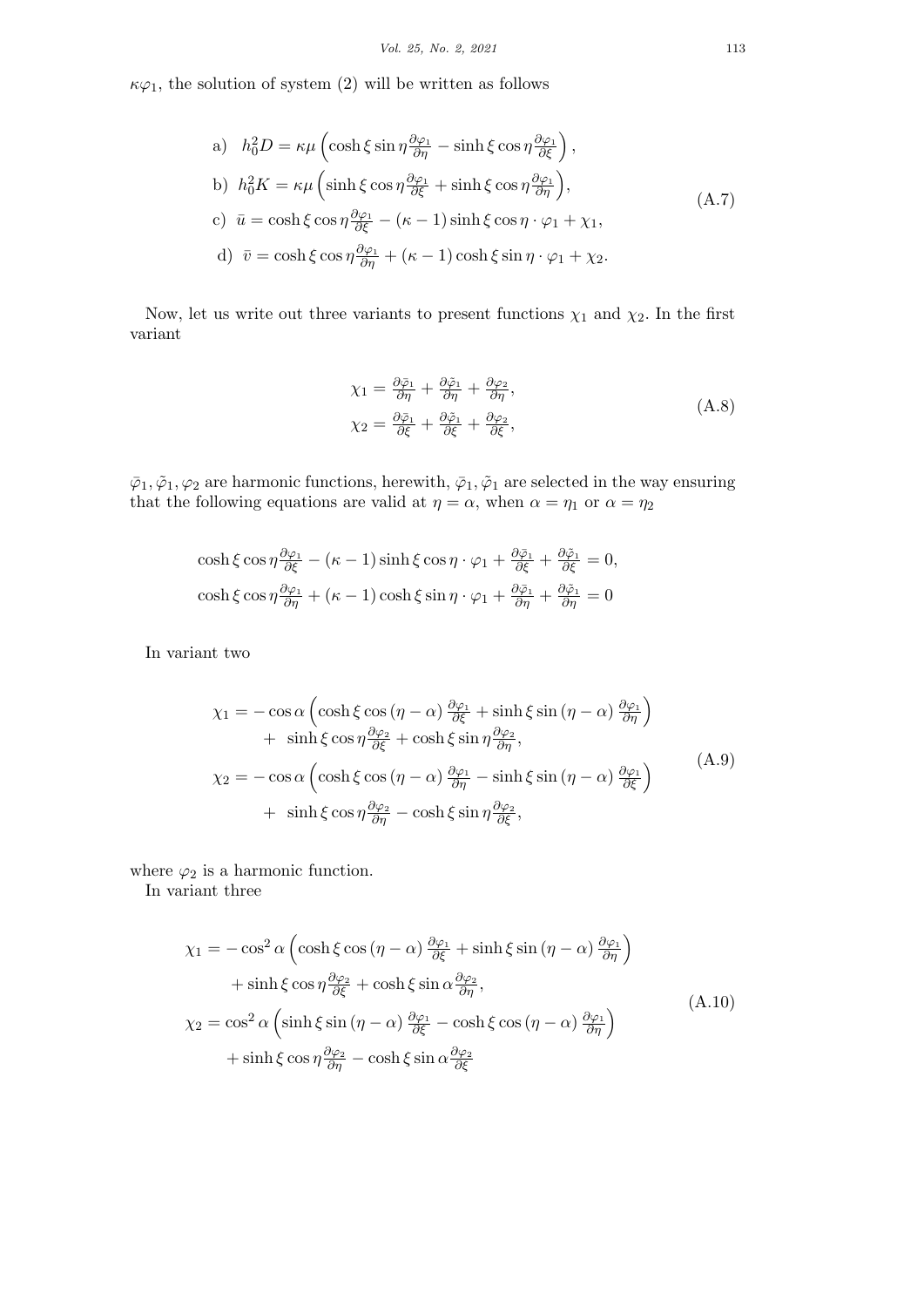Let us insert  $(A.8)$  in  $(A.7c, d)$ . We will obtain

a) 
$$
\bar{u} = \cosh \xi \cos \alpha \frac{\partial \varphi_1}{\partial \xi} - (\kappa - 1) \sinh \xi \cos \eta \cdot \varphi_1
$$
  
\t $+ \frac{\partial \bar{\varphi}_1}{\partial \xi} + \frac{\partial \bar{\varphi}_1}{\partial \xi} + \frac{\partial \varphi_2}{\partial \xi},$   
\nb)  $\bar{v} = \cosh \xi \cos \alpha \frac{\partial \varphi_1}{\partial \eta} + (\kappa - 1) \cosh \xi \sin \eta \cdot \varphi_1$   
\t $+ \frac{\partial \bar{\varphi}_1}{\partial \eta} + \frac{\partial \bar{\varphi}_1}{\partial \eta} + \frac{\partial \varphi_2}{\partial \eta}.$  (A.11)

Inserting  $(A.9)$  in  $(A.7c, d)$ , we will get

a) 
$$
\bar{u} = (\cos \xi - \cos (\xi - \alpha)) \cosh \eta \frac{\partial \varphi_1}{\partial \xi} - \cos \alpha \sin (\xi - \alpha) \sinh \eta \frac{\partial \varphi_1}{\partial \eta}
$$
  
\t $- (\kappa - 1) \sinh \xi \cos \eta \cdot \varphi_1 + \sinh \xi \cos \eta \frac{\partial \varphi_2}{\partial \xi} + \cosh \xi \sin \eta \frac{\partial \varphi_2}{\partial \eta},$   
\nb)  $\bar{v} = (\cos \xi - \cos (\xi - \alpha)) \cosh \eta \frac{\partial \varphi_1}{\partial \eta} + \cos \alpha \sin (\xi - \alpha) \sinh \eta \frac{\partial \varphi_1}{\partial \xi}$   
\t $+ (\kappa - 1) \cosh \xi \sin \eta \cdot \varphi_1 + \sinh \xi \cos \eta \frac{\partial \varphi_2}{\partial \eta} - \cosh \xi \sin \eta \frac{\partial \varphi_2}{\partial \xi}.$  (A.12)

Inserting  $(A.10)$  in  $(A.7c, d)$ , we will have

a) 
$$
\bar{u} = \sin^2 \alpha \cosh \xi \cos \eta \frac{\partial \varphi_1}{\partial \xi} - \cos^2 \alpha \sinh \xi \sin \eta \frac{\partial \varphi_1}{\partial \eta}
$$
  
\t $- (\kappa - 1) \sinh \xi \cos \eta \varphi_1 + \sinh \xi \cos \eta \frac{\partial \varphi_2}{\partial \xi} + \cosh \xi \sin \eta \frac{\partial \varphi_2}{\partial \eta}$ ,  
b)  $\bar{v} = \cos^2 \alpha \sinh \xi \sin \eta \frac{\partial \varphi_1}{\partial \xi} - \sin^2 \alpha \cosh \xi \cos \eta \frac{\partial \varphi_1}{\partial \eta}$   
\t $+ (\kappa - 1) \cosh \xi \sin \eta \cdot \varphi_1 + \sinh \xi \cos \eta \frac{\partial \varphi_2}{\partial \eta} - \cosh \xi \sin \eta \frac{\partial \varphi_2}{\partial \xi}$ . (A.13)

## **Appendix B: Finding of** *ξ*<sup>1</sup>

After the BVP with relevant boundary conditions on  $\xi = \xi_1 = \xi_{11}$  is solved, the following condition is examined:

$$
\frac{F_{11}}{F_{10}} < \varepsilon.
$$

*ε* is a sufficiently small positive number given in advance ( $\varepsilon = 0,001 - 0,0001$ ).

$$
F_{11} = \left[ \int_0^{\eta_1} \left( |\sigma_{\xi\xi}| + |\sigma_{\eta\eta}| + |\tau_{\xi\eta}| \right) h d\eta \right]_{\xi = \xi_1},
$$

$$
F_{10} = \left[ \int_0^{\eta_1} \left( |\sigma_{\xi\xi}| + |\sigma_{\eta\eta}| + |\tau_{\xi\eta}| \right) h d\eta \right]_{\xi = g\tilde{\xi}_1}.
$$

*g* number will be selected so that on the boundary  $\eta = \eta_1$ , point  $M(g\tilde{\xi}_1, \eta_1)$  should correspond to the highest value of expression $[\sigma_{\eta\eta}(g\tilde{\xi}_1,\eta_1)t]^2 + [\tau_{\xi\eta}(g\tilde{\xi}_1,\eta_1)]^2$  (when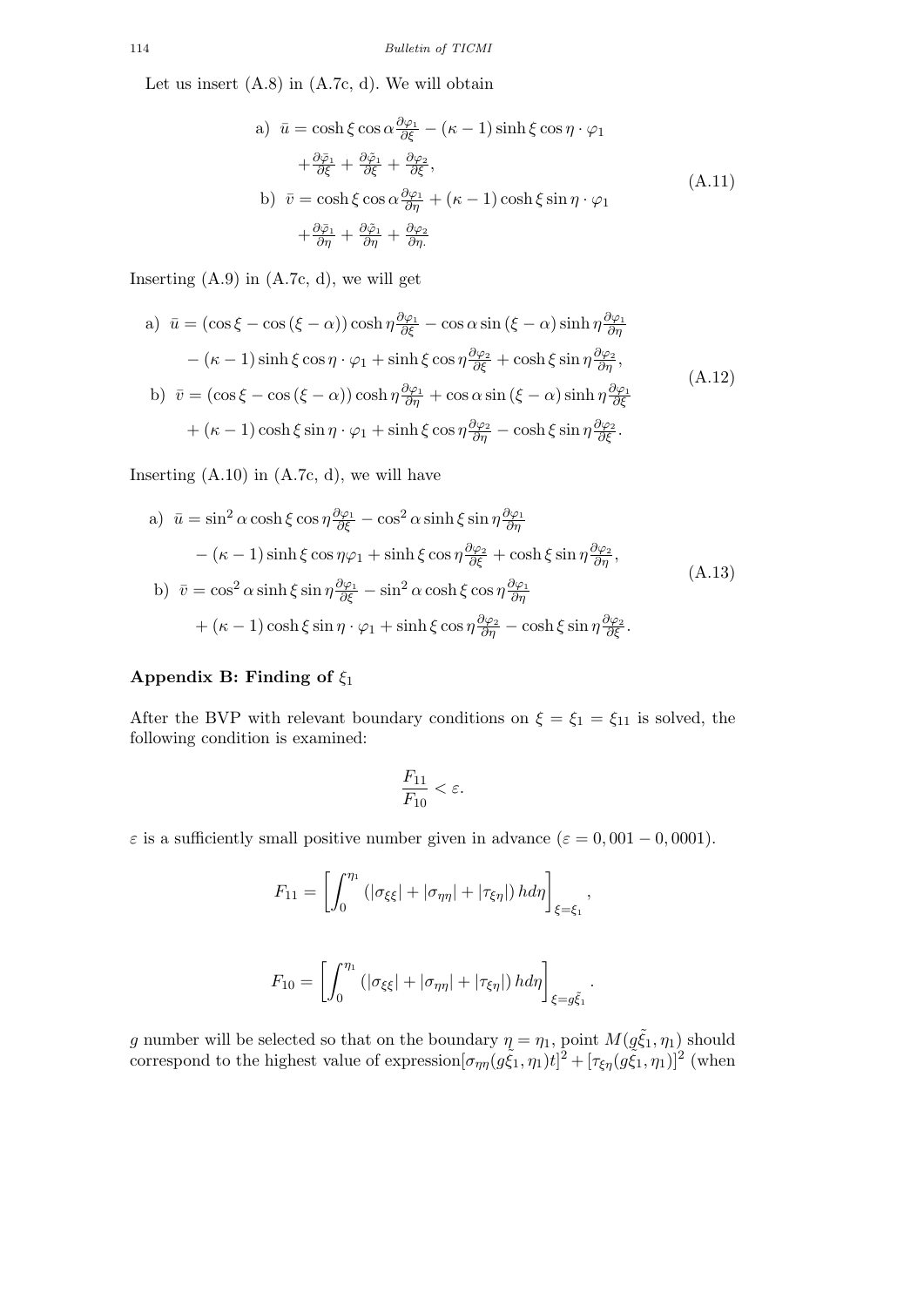stresses are given) or to the highest value of expression  $[\bar{u}(g\xi_1, \eta_1)t]^2 + [\bar{v}(g\xi_1, \eta_1)]^2$ (when displacements are given).

If condition  $\frac{F_{11}}{F_{10}} < \varepsilon$  is not valid for  $\xi_1 = \xi_{11}$ , the same problem will be solved at the beginning, but  $\xi_1 = \xi_{12}$  will be used instead of  $\xi_1 = \xi_{11}$ . In addition,  $\xi_{12} > \xi_{11}$ . Then, if condition  $\frac{F_{12}}{F_{10}} < \varepsilon$  is not still valid, we will continue with the boundary problem, where  $\xi_1 = \xi_{13}$ ; besides,  $\xi_{13} > \xi_{12} > \xi_{11}$ , and we will examine condition  $F_{13} < \varepsilon$ . The process will be over at the  $k^{th}$  stage if condition  $F_{1k} < \varepsilon$  is valid *F*<sub>13</sub>  $\lt \varepsilon$ . The process will be over at the *k*<sup>th</sup> stage, if condition  $\frac{F_{1k}}{F_{10}} \lt \varepsilon$  is valid.  $\boldsymbol{Finding \ such} \ \xi_1 = \xi_{1k}, \ \boldsymbol{for \ which} \ \frac{F_{1k}}{F_{10}} < \varepsilon$ .

Distance *l* between surfaces  $\xi = \xi_1$  and  $\xi = \tilde{\xi}_1$ , which gives the guarantee for condition  $\frac{F_{1k}}{F_{10}} < \varepsilon$  to be valid in the elliptic coordinate system, will be taken along a small or large axis of the ellipse. In the former case, the following expression will be obtained:

$$
\cosh \xi_1 = \frac{l}{c} + \cosh \tilde{\xi}_1,
$$

and the following expression will be obtained in the latter case:

$$
\sinh \xi_1 = \frac{l}{c} + \sinh \tilde{\xi}_1.
$$

By relying on the known solutions of the relevant plain problems of elasticity, it is purposeful to admit that:

$$
\frac{l}{c} = 4, 5, 6, \dots,
$$

what allows finding  $\xi_1$  from the relevant equation. Let us note that when  $\frac{l}{c} = 4$ , we will denote value  $\xi_1$  by  $\xi_{11}$ , when  $\frac{l}{c} = 5$ , by  $\xi_{12}$ , when  $\frac{l}{c} = 6$ , by  $\xi_{13}$ , etc.

If after selecting  $\xi_1 = \xi_{1k}$ , inequality  $\frac{F_{1k}}{F_{10}} < \varepsilon$  is valid, in order to check the righteousness of the selection, it is necessary to once again make sure that together with condition  $\frac{F_{1k}}{F_{10}} < \varepsilon$ , condition  $\varepsilon > \frac{F_{1k}}{F_{10}} > \frac{F_{1k+1}}{F_{10}}$  $\frac{F_{1k+1}}{F_{10}} > \frac{F_{1k+2}}{F_{10}}$  $\frac{f_{1k+2}}{F_{10}} > ...$  is valid, too.

#### **References**

- [1] N.I. Muskhelishvili, *Some Basic Problems of the Mathematical Theory of Elasticity*, Groningen, Noordhoff, 1953
- [2] N. Khomasuridze, *Thermoelastic equilibrium of bodies in generalized cylindrical coordinates*, Georgian Mathematical Journal, **5** (1998), 521-544
- [3] N. Zirakashvili, *Application of the Boundary Element Method to the Solution of the Problem of Distribution of Stresses in an Elastic Body with a Circular Hole whose Interior Surface Contains Radial Cracks*, Proceedings A. Razmadze Mathematical Institute, **141** (2006), 139-147
- [4] G.B. Jeffery, *Planes tress and planes train in bipolar coordinates*, Transactions of the Royal Society of London, **221** (1921), 265-293
- [5] Y.S. Ufland, *Bipolar Coordinates in Elasticity* (Russian), Gostehteoretizdat, Moscow-Leningrad, 1950
- [6] N. Khomasuridze, *Solution of some Elasticity Boundary Value Problems in Bipolar Coordinates*, Acta Mechanica, **189** (2007), 207-224
- [7] R. Tang, Y. Wang, *On the Problem of Crack System with an Elliptic Hole*, Acta Mechanica Sinica, **2**, 1 (1986), 47-53
- [8] Y. Shestopalov, N. Kotik, *Approximate decomposition for the solution of boundary value problems for elliptic systems arising in mathematical models of layered structures*. Progress in Electromagnetic Research Symposium, Cambridge, MA (2006), 514-518
- [9] N. Zirakashvili, *The numerical solution of boundary value problems for an elastic body with an elliptic hole and linear cracks*, Journal of Engineering Mathematics, **65**, 2 (2009), 111-123